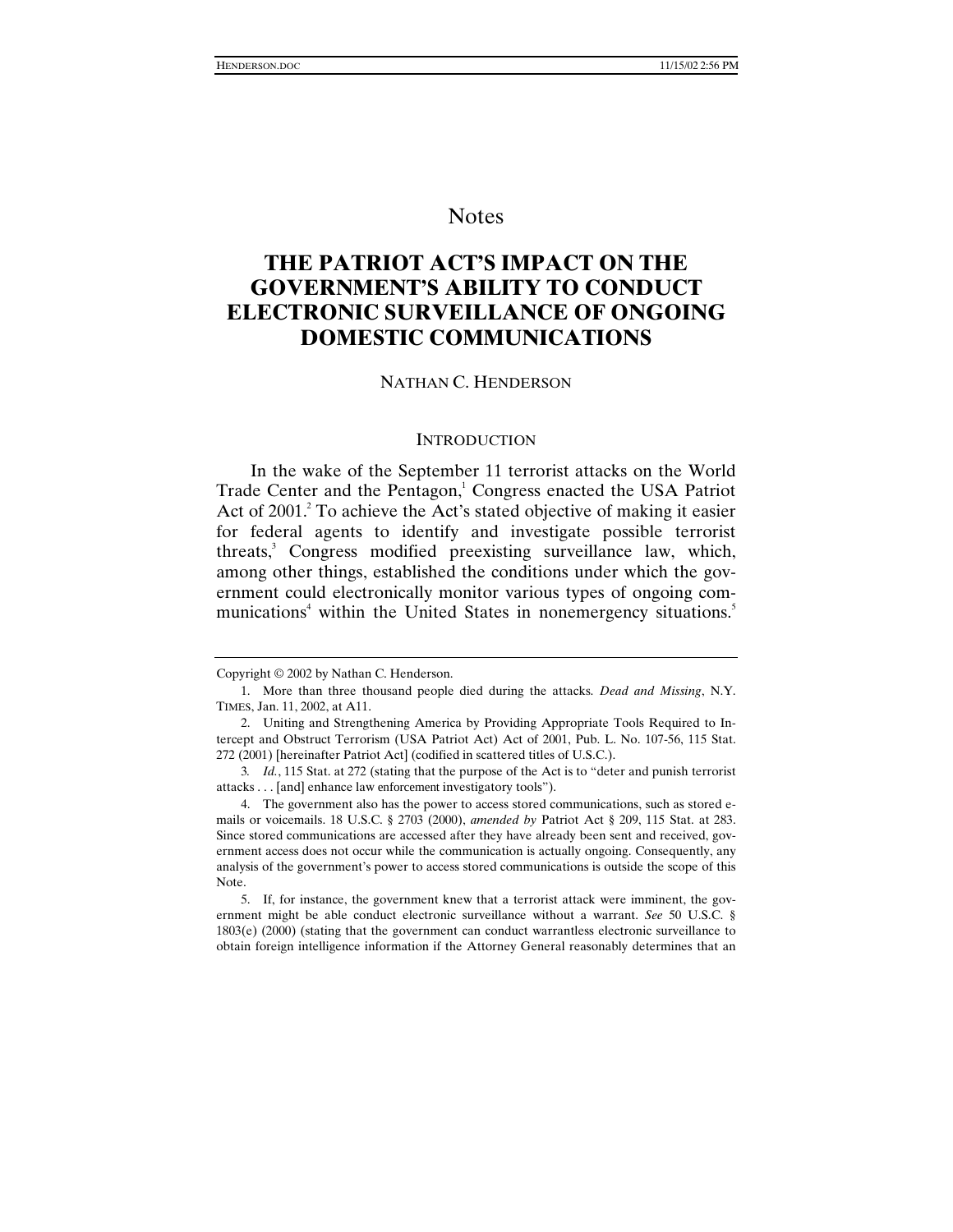This body of law is referred to throughout this Note as "electronic surveillance law," and it is the Patriot Act's impact on this body of law that is the sole focus of this Note.

This Note argues that, even though some of the Patriot Act modifications to the preexisting electronic surveillance law do not engender significant privacy concerns, the modifications considered in their entirety do pose a threat. The threat, however, is one that is containable, provided that certain precautionary measures are observed until the appropriate statutory reform can occur.

Part I of this Note summarizes the development of electronic surveillance law prior to the enactment of the Patriot Act. Part II details how the Patriot Act modified preexisting law and gauges each modification's likely impact on privacy. Part III then identifies the Patriot Act modifications that pose the greatest threat to privacy, explains that it is impossible to consider these modifications in isolation, and establishes that, while the Patriot Act does contain some provisions that favor privacy, these provisions are not sufficient to counter the potential threat. Finally, this Note concludes by setting forth what must happen if the threat to privacy is to be minimized.

#### I. THE DEVELOPMENT OF ELECTRONIC SURVEILLANCE LAW PRIOR TO THE ENACTMENT OF THE PATRIOT ACT

Ever since the invention of the wiretap made electronic surveillance a reality,<sup>6</sup> the government has justified monitoring certain communications on the grounds that doing so is necessary to properly investigate crime and protect national security.<sup>7</sup> Congress eventually decided that the conditions under which the government could conduct electronic surveillance depended on the government's stated objective. If the government sought evidence to be used in a criminal proceeding, one body of law governed.<sup>8</sup> If the government acted to

emergency exists and that there is insufficient time in which to obtain prior judicial authorization). An analysis of such a scenario, however, is outside the scope of this Note.

<sup>6</sup>*. See* Ira Glasser, *The Struggle for a New Paradigm: Protecting Free Speech and Privacy in the Virtual World of Cyberspace*, 23 NOVA L. REV. 625, 638–39 (1999) ("The wire through which [telephone] conversations would pass, was initially thought to be . . . impenetrable. . . . [but] [i]t was clear though that no one had anticipated wiretapping.").

<sup>7</sup>*. See* William C. Banks & M.E. Bowman, *Executive Authority for National Security Surveillance*, 50 AM. U. L. REV. 1, 4 (2000) (observing that "invasions of privacy [may be construed] as necessary evils in enforcing the criminal laws . . . [and in] seek[ing] intelligence information").

<sup>8</sup>*. See infra* Part I.A.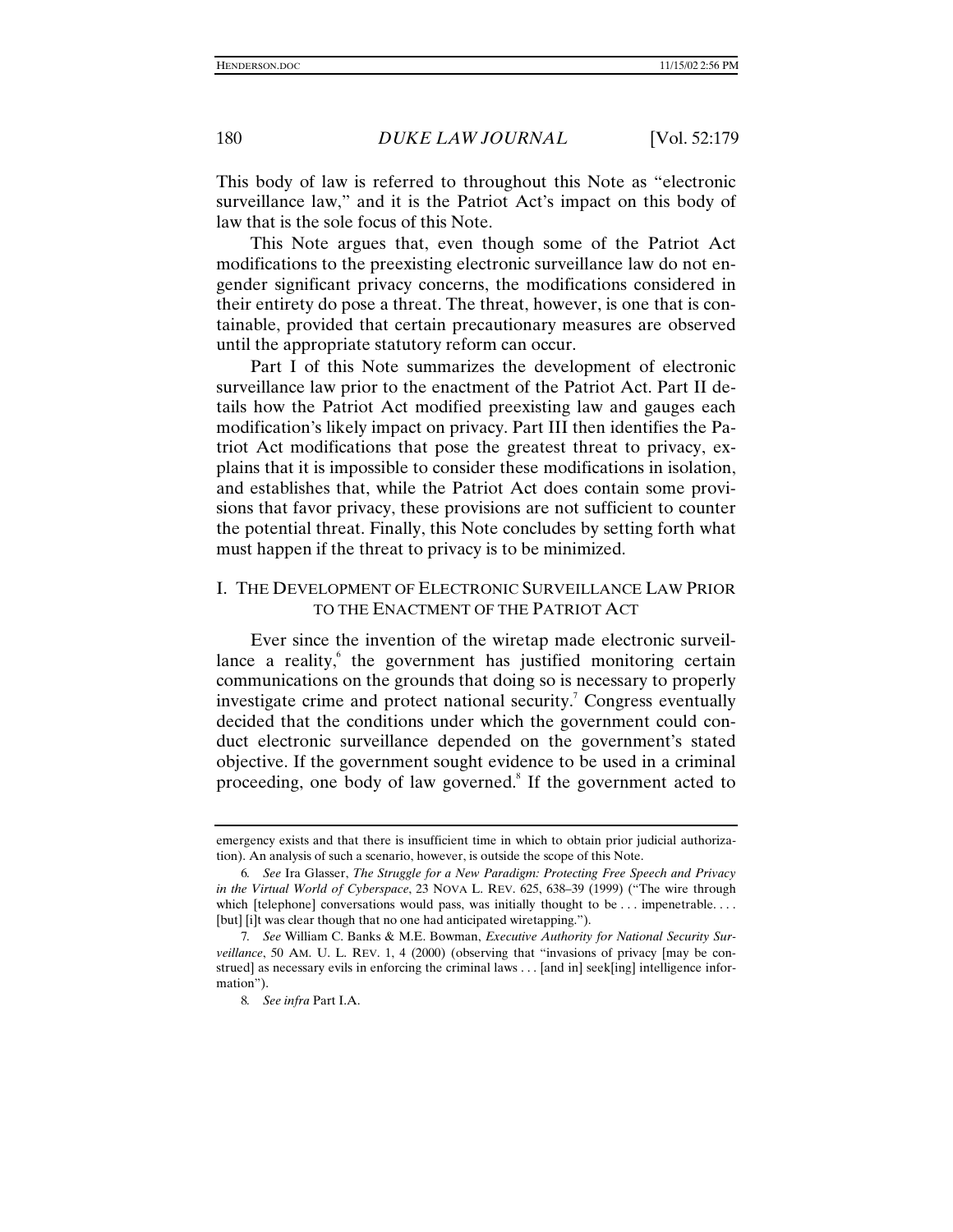protect national security, a related, but different, body of law applied.<sup>9</sup> Terrorism, though, proved to be an "exception to the general rule" because both bodies of law governed its investigation.<sup>10</sup> Because the Patriot Act was enacted in response to a terrorist attack, this Note summarizes the development of both bodies of law.

# *A. Development of the Preexisting Law: Electronic Surveillance Conducted as Part of a Criminal Investigation*

The Fourth Amendment established constitutional protection for "[t]he right of the people to be secure in their persons, houses, papers, and effects,"<sup>11</sup> but, prior to 1967, the courts only applied the Amendment's language literally.<sup>12</sup> For years, the seminal case was *Olmsted v. United States*, 13 in which the Supreme Court held that privacy was adequately protected by the Fourth Amendment's emphasis on physical trespass.<sup>14</sup>

Then, in 1967, the Supreme Court decided both *Berger v. New York*15 and *Katz v. United States*. 16 In *Berger*, the Court characterized as offensive any electronic surveillance that was lengthy, continuous, or excessively broad.17 In *Katz*, the Supreme Court finally overruled

11. U.S. CONST. amend. IV.

12. Michelle Skatoff-Gee, *Changing Technologies and the Expectation of Privacy: A Modern Dilemma*, 28 LOY. U. CHI. L.J. 189, 192 (1996) (noting that Fourth Amendment protections only applied when "government agents searched or seized tangible 'houses, papers, or effects'").

- 15. 388 U.S. 41 (1967).
- 16. 389 U.S. 347 (1967).

17*. See Berger*, 388 U.S. at 58–60 (holding that the statute was offensive because it did not require any showing that a particular offense had been committed, that the intrusions were essentially a continuous invasion of privacy, and that the surveillance could last for an indefinite period of time). The *Berger* Court also stated that electronic surveillance was inherently intru-

<sup>9</sup>*. See infra* Part I.B.

<sup>10.</sup> Banks & Bowman, *supra* note 7, at 9 (noting that terrorism is an exception to the general rule because its "primary, albeit intermediate, objective" is "mayhem and individual harm[]," but its "ultimate objective . . . is the quintessential national security threat—an attack on the United States as a sovereign nation"); *see also* Ronald J. Sievert, *Meeting the Twenty-First Century Terrorist Threat Within the Scope of Twentieth Century Constitutional Law*, 37 HOUS. L. REV. 1421, 1422–23 (2000) (observing that a "'terrorist incident . . . can be a transforming event'" that can "'have catastrophic effects on American society beyond the [many] deaths it might cause'" (quoting *Combating Terrorism: Implementation and Status of the Department of Defense Domestic Preparedness Program: Hearing Before the Subcomm. on Nat'l Sec., Int'l Affairs, and Criminal Justice of the House Comm. on Gov't Reform and Oversight*, 105th Cong. 50–51 (1998) (statement of Frank Cilluffo, Senior Analyst, Center for Strategic and International Studies))).

<sup>13. 277</sup> U.S. 438 (1928).

<sup>14</sup>*. Id.* at 465–66.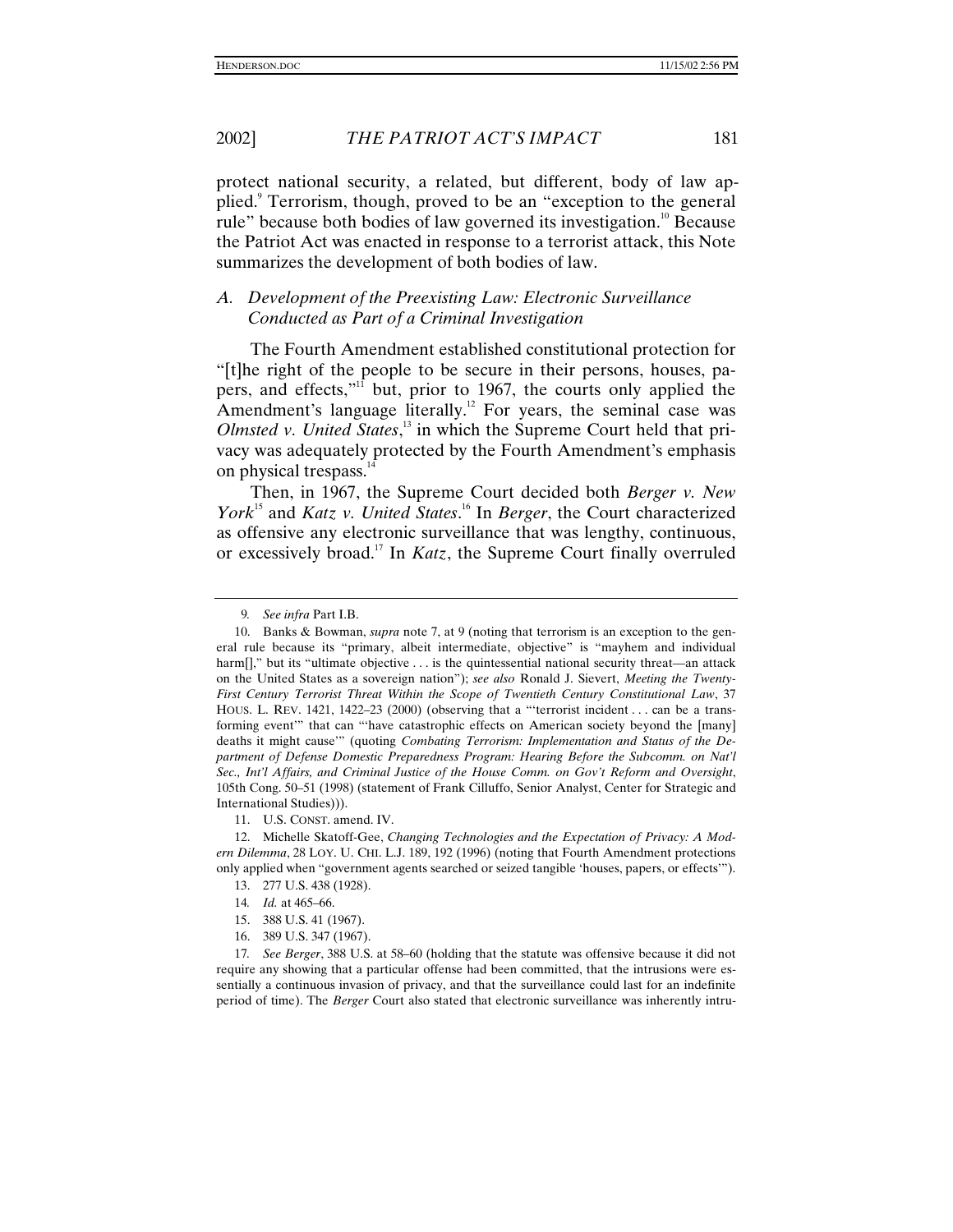*Olmsted* and held that wiretapping and other forms of electronic surveillance were subject to the privacy protections of the Fourth Amendment.<sup>18</sup> As Justice Harlan articulated in his concurrence, people are entitled to Fourth Amendment protection if they exhibit "an actual (subjective) expectation of privacy . . . that . . . society [could] recognize as 'reasonable.'"<sup>19</sup>

In response to *Berger* and *Katz* and to law enforcement's claim that wiretapping was needed to fight crime, $20$  Congress passed Title III of the Omnibus Crime Control and Safe Streets Act of 1968 (Title III).<sup>21</sup> In enacting Title III, Congress also sought to protect privacy by establishing uniform conditions under which electronic surveillance could occur.<sup>22</sup> Most importantly, Title III established that the government could only intercept the content of wire communications pursuant to a court order based on a finding of probable cause.<sup>23</sup> To obtain authority for a roving wiretap,<sup>24</sup> the government also had to show that the surveillance target intended to "thwart interception by changing facilities." 25 In all surveillance cases, Title III mandated that the surveillance target have, prior to the introduction of any damaging evidence in a criminal proceeding, the opportunity to challenge both the existence of probable cause and the conduct of the surveil-

20. James X. Dempsey, *Communications Privacy in the Digital Age: Revitalizing the Federal Wiretap Laws to Enhance Privacy*, 8 ALB. L.J. SCI. & TECH. 65, 71 (1997).

24. Roving wiretaps are "[wire]taps placed on a phone line other than the line subscribed to by the target of a surveillance order" and are considered especially invasive "because they often entail tapping the phone of someone who is not the subject of an investigation and not suspected of any involvement in criminal conduct." Dempsey, *supra* note 20, at 114.

25. 18 U.S.C. § 2518(11) (1994). This provision was later slightly altered. Now, the government only has to show that the effect of the target's actions may be to evade interception. *See* 18 U.S.C. § 2518(11)(b)(ii) (2000) (requiring solely that the government show that "the person's actions could have the effect of thwarting interception").

sive because it "[swept] in all conversations within its scope—without regard to the participants or the nature of the conversations." *Id.* at 65 (noting that a single wiretap resulted in the taping of "conversations involving, at the other end, The Julliard School of Music, Brooklyn Law School, [and a number of other respectable institutions]").

<sup>18. 389</sup> U.S. at 353.

<sup>19</sup>*. Id.* at 361 (Harlan, J., concurring).

<sup>21.</sup> Omnibus Crime Control and Safe Streets Act of 1968, Pub. L. No. 90-351, 82 Stat. 197, 211–25 (codified as amended at 18 U.S.C. §§ 2510–2522 (2000)).

<sup>22.</sup> Dempsey, *supra* note 20, at 71.

<sup>23</sup>*.* 18 U.S.C. § 2518(3) (2000). In addition, the government also had to show both that it had a special need to engage in electronic surveillance, *id.* § 2518(3)(c), and that electronic surveillance could be carried out such that the likelihood of intercepting innocent communications would be minimized, *id.* § 2518(5).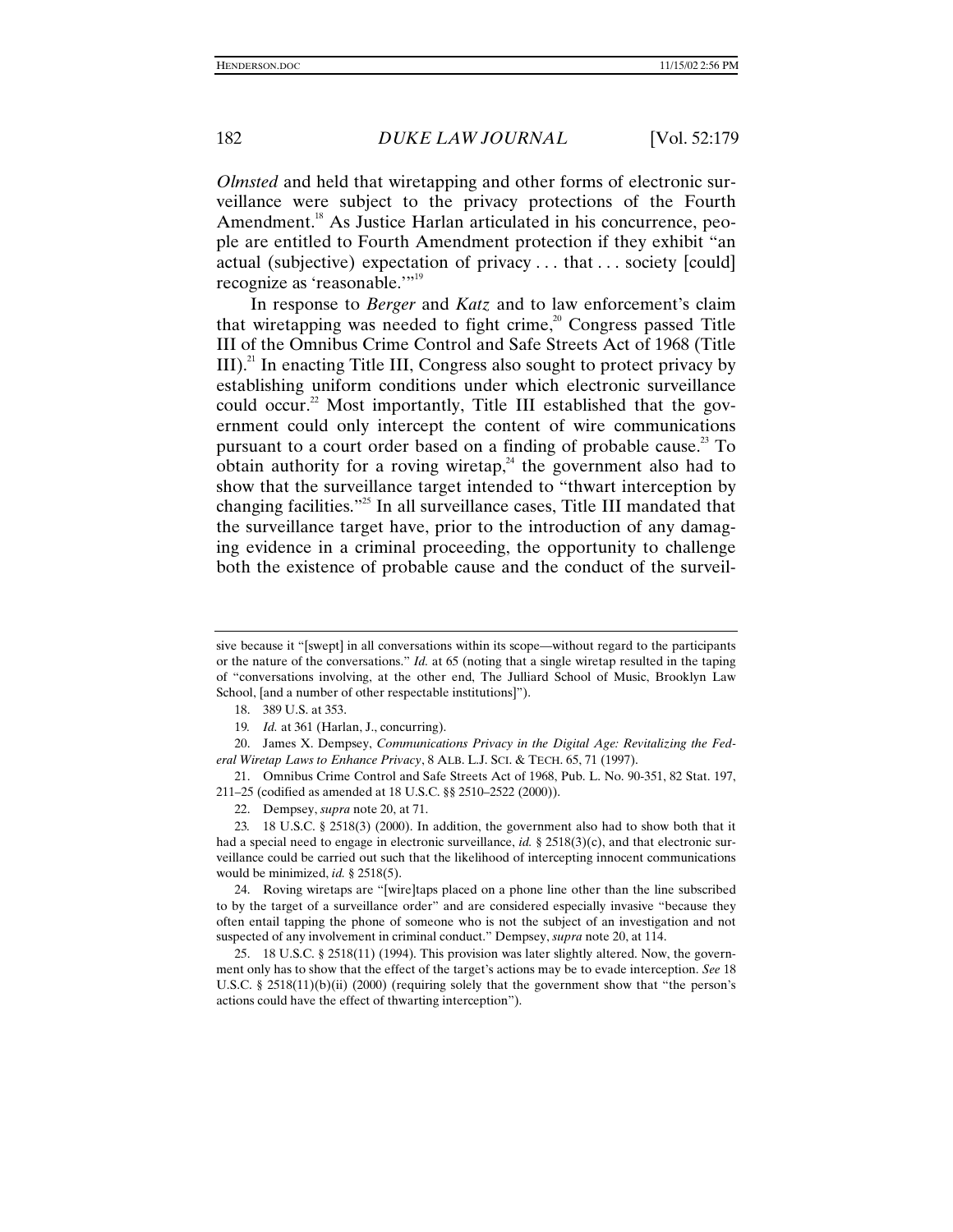lance.<sup>26</sup> If such a challenger prevailed, any improperly obtained evidence would be statutorily excluded.<sup>27</sup>

For the next eighteen years, Title III was the only codified protection for oral and wire communications.<sup>28</sup> Technology, however, increasingly began to surge ahead of what statute could protect,<sup>29</sup> especially where electronic communications were concerned.<sup>30</sup> As a result, communications were subject to "widely disparate legal treatment" depending on the form of the communication.<sup>31</sup> Recognizing the need for reform, Congress passed the Electronic Communications Privacy Act of 1986  $(ECPA)^{32}$  in an attempt "to bring [the] new technologies . . . into the statutory framework of the laws governing wiretaps."<sup>33</sup>

ECPA extended the scope of Title III by prohibiting the unauthorized monitoring of electronic communications.<sup>34</sup> ECPA also provided some protection for the transactional data that was generated by communications systems by establishing rules for the use of pen

28. Skatoff-Gee, *supra* note 12, at 201.

29*. See id.* ("With the advent of cellular telephones, computer-to-computer transmissions, and electronic mail systems, technology outpaced . . . statutory protections.").

30*. See* Leib, *supra* note 27, at 402–03 ("What was perfectly clear . . . was that Title III . . . did not cover electronic communication.").

31*. Id.* at 403 (quoting Robert W. Kastenmeir et al., *Communications Privacy: A Legislative Perspective*, 1989 WIS. L. REV. 715, 720). As a result of this omission, business rivals could intercept each other's "electronic communications . . . without repercussion" and "by the mid 1980s, companies were losing millions of dollars a year to [such] 'electronic espionage.'" *Id.* at 403–04.

32. Electronic Communications Privacy Act of 1986, Pub. L. No. 99-508, 100 Stat. 1848 (codified as amended at 18 U.S.C. §§ 2510–2521, 2701–2709, 3121–3127 (2000)).

<sup>26</sup>*. Id.* § 2518(9)–(10)(a).

<sup>27</sup>*. See id.* § 2515 (stating that no improperly intercepted wire or oral communication can be received in evidence if disclosure would be in violation of Title III); *id.* § 2518(10)(a) (stating that "[a]ny aggrieved person . . . may move to suppress the contents of any wire or oral communication . . . unlawfully intercepted"). In short, this "statutory exclusionary rule provides for the exclusion of wire or oral wiretap evidence if law enforcement violates any 'central' provision of Title III, even if the violation is purely statutory and suppression is not required by *Katz* and *Berger*." Michael S. Leib, *E-Mail and the Wiretap Laws: Why Congress Should Add Electronic Communication to Title III's Statutory Exclusionary Rule and Expressly Reject a "Good Faith" Exception*, 34 HARV. J. ON LEGIS. 393, 408 (1997).

<sup>33.</sup> Leib, *supra* note 27, at 393.

<sup>34. 18</sup> U.S.C. § 2511. While it is correct to say that ECPA does not apply to ham or CB radio broadcasts, ECPA may apply to data transfers involving wireless local area networks. *See* Dempsey, *supra* note 20, at 110 n.233 ("The status of legal protection for wireless data transfers has a confused history, leaving it unclear whether they are currently protected.").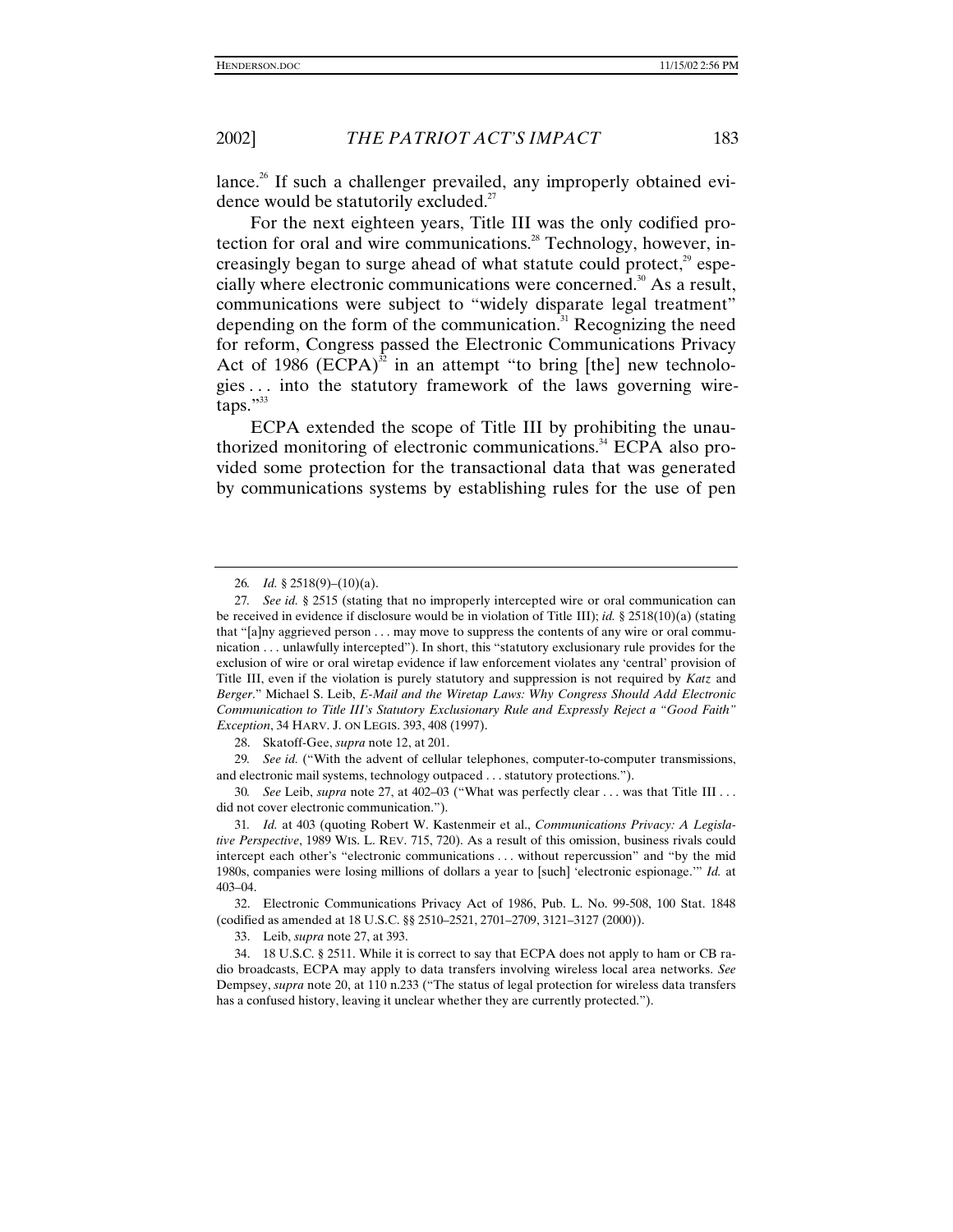registers and trap and trace devices.<sup>35</sup> ECPA required the government to obtain a court order before installing either device<sup>36</sup> unless the government only sought to obtain transactional information relating to the target's electronic communications, in which case a subpoena was sufficient. $37$  Regardless of what Congress might have intended, however, ECPA as enacted gave less protection to electronic communication than Title III gave to wire and oral communication.<sup>38</sup>

The passage of ECPA did not halt the advance of technology, and law enforcement soon complained that the new "developments were making ... interception [of communications] more difficult."<sup>39</sup> Congress responded by enacting the Communications Assistance for Law Enforcement Act (CALEA).<sup>40</sup> The purpose of CALEA was to "preserve the government's ability . . . to intercept communications involving advanced technologies . . . while protecting the privacy of communications and without impeding the introduction of new technologies."<sup>41</sup>

<sup>35.</sup> "[T]he term 'pen register' means a device which records or decodes electronic or other impulses which identify the numbers dialed or otherwise transmitted on the telephone line to which such device is attached [but does not relate to billing information]." 18 U.S.C. § 3127(3). "[T]he term 'trap and trace device' means a device which captures the incoming electronic or other impulses which identify the originating number of an instrument or device from which a wire or electronic communication was transmitted." *Id.* § 3127(4). Throughout this Note, both devices are often collectively referred to as pen/trap devices.

<sup>36.</sup> *Id.* § 3122(b)(2) (stating that an application for a court order must include the identity of the government official making the request and a "certification . . . that the information likely to be obtained is relevant to an ongoing criminal investigation"). The judge's role in granting a court order for either a pen register or a trap and trace device is purely ministerial. *See id.* § 3123(a) ("[T]he court *shall* enter an ex parte order authorizing the installation and use of a pen register or a trap and trace device . . . if the court finds that the attorney for the Government . . . has [properly] certified [the application]." (emphasis added)). In other words, "the sole function of the judge is to determine whether the signature of a[] [Government attorney] is on the application." Dempsey, *supra* note 20, at 113.

<sup>37. 18</sup> U.S.C. § 2703(c)(1)(C).

<sup>38.</sup> Leib, *supra* note 27, at 406. ECPA allowed federal officials to request interception of electronic communications whenever they thought it would "provide . . . evidence of *any Federal felony*" and provided that "*any government attorney*" could approve such an intercept application. 18 U.S.C. § 2516(3) (emphasis added).

<sup>39.</sup> Dempsey, *supra* note 20, at 89–90 (attributing the difficulties to (1) the "rapid growth of wireless systems," (2) an increased number of telecommunications service providers, and (3) an expanded menu of call processing options; all of which made it increasingly harder to "isolat[e] the communication stream associated with a particular target").

<sup>40.</sup> Communications Assistance for Law Enforcement Act, Pub. L. No. 103-414, 108 Stat. 4279 (1994) (codified at 47 U.S.C. §§ 1001–1010 (1994 & Supp. 1999), 18 U.S.C. § 3124 (2000), and in scattered sections of 47 U.S.C.).

<sup>41.</sup> H.R. REP. NO. 103-827, at 9 (1994), *reprinted in* 1994 U.S.C.C.A.N. 3489, 3489.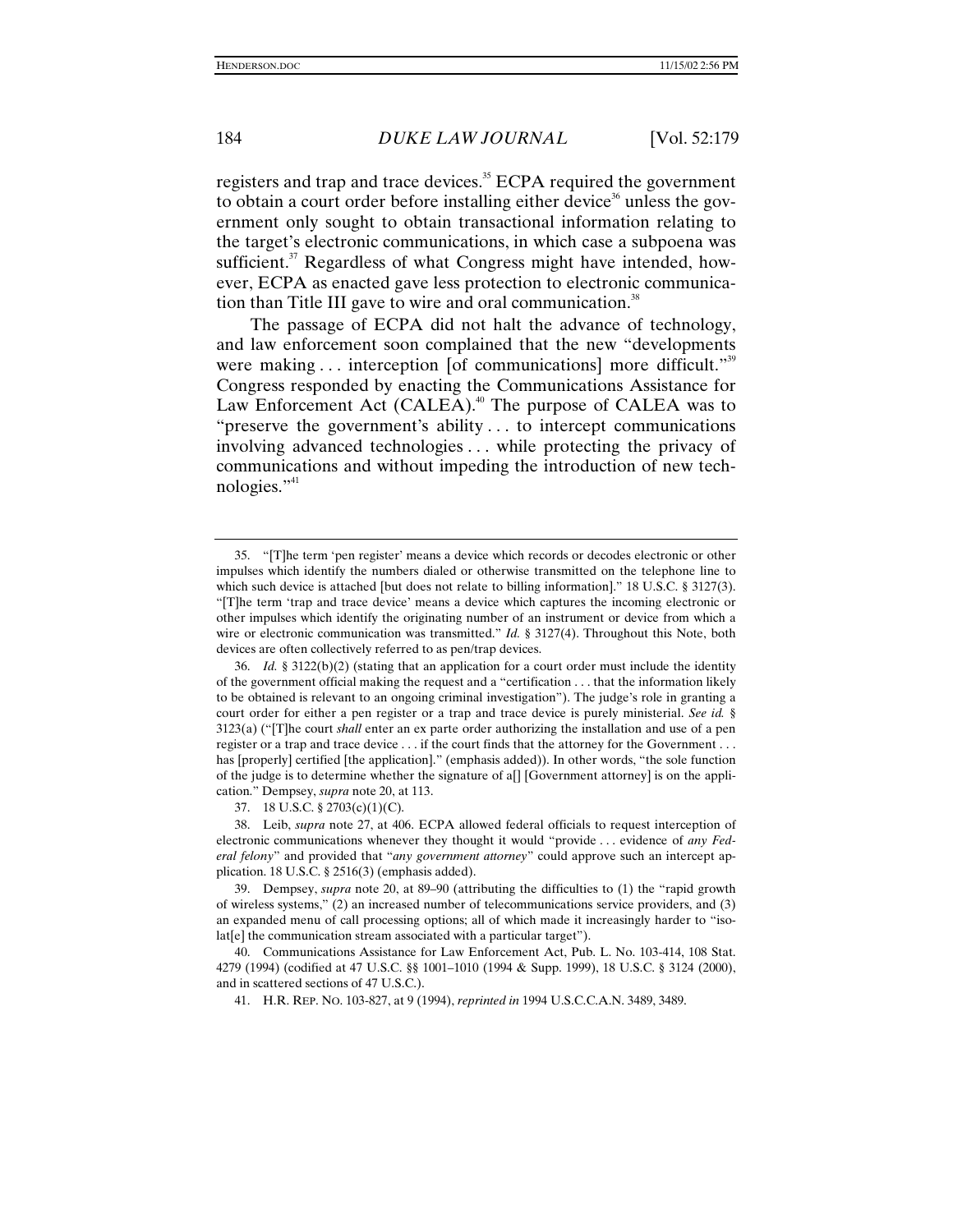In CALEA, Congress recognized that the transactional data associated with sending, receiving, and storing e-mail revealed much more about the user than did the digits of a telephone number.<sup>42</sup> For this reason, Congress ceased to allow such information to be obtained merely by means of a subpoena and began requiring a court order.<sup>43</sup> Congress also prohibited the government from using pen/trap authority to obtain any tracking or location information other than that which could be determined from a telephone number.<sup>44</sup>

Between the enactment of CALEA and the passage of the Patriot Act, electronic surveillance law remained relatively unchanged so far as criminal investigations were concerned.

# *B. Development of the Preexisting Law: Electronic Surveillance Conducted in the Interests of National Security*

Even though the Foreign Intelligence Surveillance Act  $(FISA)^{45}$ has governed electronic surveillance conducted in the name of national security since 1978, the events that led to the statute's enactment continue to affect debates over the appropriateness of electronic surveillance. Thus, this Note first briefly describes these events before setting forth the relevant provisions of the statute.

1. *Background to FISA*. Through the early 1900s, the executive branch was almost entirely responsible for handling intelligence matters, and Congress deferred to its judgment.<sup>46</sup> As the world became more complex, however, so too did the threats to national security.<sup>47</sup> Sadly, the American response was sometimes characterized by a tendency to "tak[e] a few isolated incidents and inflat[e] them into . . . [a]

<sup>42.</sup> H.R. REP. NO. 103-827, at 31 (1994), *reprinted in* 1994 U.S.C.C.A.N. 3489, 3511.

<sup>43</sup>*. Id*.

<sup>44. 47</sup> U.S.C. § 1002(a) (1994).

<sup>45.</sup> Foreign Intelligence Surveillance Act of 1978, Pub. L. No. 95-511, 92 Stat. 1783 (codified as amended at 50 U.S.C. §§ 1801–1811 (1994 & Supp. 1999), 8 U.S.C. § 1101 (2000), 47 U.S.C. §§ 605–606 (1994 & Supp. 1999), and in scattered sections of 18 U.S.C.), *amended by* Intelligence Authorization Act for Fiscal Year 2000, Pub. L. No. 106-120, 113 Stat. 1606 (1999).

<sup>46</sup>*. See* Banks & Bowman, *supra* note 7, at 17–18 (noting that "[t]his approach offended no one, because the nature of intelligence activities rarely touched the private lives of the citizenry").

<sup>47</sup>*. See id.* at 19–20 (discussing how the wiretapping of the German and Austro-Hungarian embassies, coupled with interception of the Zimmerman telegram, created fear of domestic subversion in the United States).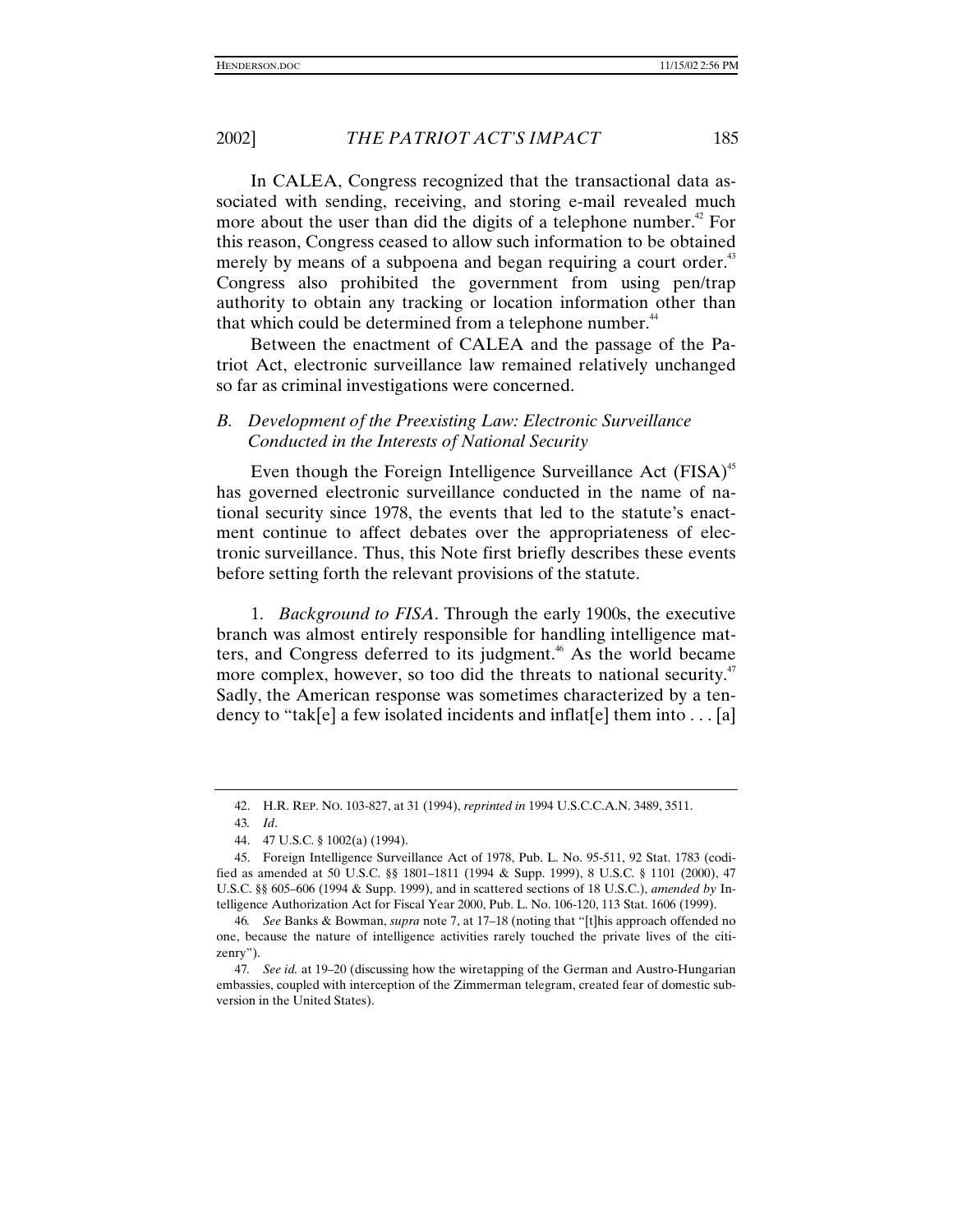vast threat, requiring an immediate, repressive response."<sup>48</sup> One such example occurred in 1917, when fear of German subversion caused Congress to enact the Espionage Act of 1917.<sup>49</sup> The resulting "[v]ague regulations took their aim not at German spies, but at agitators, while legions of informers, private investigators and federal agents combined to root out subversive elements."<sup>50</sup> Similarly, "[w]hen a spy scare swept the nation near [the end of World War I]," the Attorney General accepted the volunteer "assistance" of the American Protective League.<sup>51</sup> After each volunteer was given a badge similar to a police shield, the APL conducted a zealous campaign against numerous forms of perceived disloyalty. $52$ 

Over time, fear of Germans was gradually displaced by fear of Bolsheviks, and raids on suspected Communists became the new vogue.53 These raids were called "Palmer raids" after the Attorney General who approved them, and they resulted in the arrests of numerous individuals without probable cause.<sup>54</sup> Some people protested the government's actions, "but they were few and the perceived red

<sup>48.</sup> David B. Kopel & Joseph Olson, *Preventing a Reign of Terror: Civil Liberties Implications of Terrorism Legislation*, 21 OKLA. CITY U. L. REV. 247, 252 (1996); *see also* Thomas I. Emerson, *Symposium: National Security and Civil Liberties: Introduction*, 69 CORNELL L. REV. 685, 685–86 (1984) ("Appeals to patriotism and especially expressions of alarm about the intentions of foreign enemies have always been used as techniques for rallying political support. The resulting tides of public opinion are likely to create a diversion from the real issues that must be resolved.").

<sup>49</sup>*. See* Banks & Bowman, *supra* note 7, at 22 (stating that the Espionage Act, which was enacted on June 15, 1917, "authorized the government to confiscate property, wiretap, search and seize private property, censure writings, open mail and restrict the right of assembly," despite the fact that "[t]he specter of German subversion far surpassed reality").

<sup>50</sup>*. Id*.

<sup>51</sup>*. Id.* at 23.

<sup>52</sup>*. See id.* ("Acting without police powers, volunteers conducted arrests . . . tapped telephones and conducted 'slacker raids' to root out draft dodgers.").

<sup>53</sup>*. See* Kopel & Olson, *supra* note 48, at 254 (noting that raids of radical groups became more frequent because "[a]s Communists took over Russia following the end of the war, American fears of violent foreign radicals intensified").

<sup>54.</sup> Banks & Bowman, *supra* note 7, at 24–25; *see also* ELLEN SCHRECKER, THE AGE OF MCCARTHYISM 11 (1994) (stating that the Palmer Raids "were the culmination of almost a year of near hysteria on the part of politicians, journalists, and businesspeople who claimed that the left wing agitation and labor unrest that had followed World War I threatened to plunge the nation into the revolutionary chaos that they claimed was sweeping Europe"). Even though it might have seemed like a good idea in the aftermath of the Palmer Raids, dismantling the intelligence services completely would have been a "significant error" because intelligence information would soon prove to be critical. *See* Banks & Bowman, *supra* note 7, at 25 (noting that, at the time, Bolshevism, European Fascism, and "Japanese hegemonic militarism" were movements that already had begun to attract followers).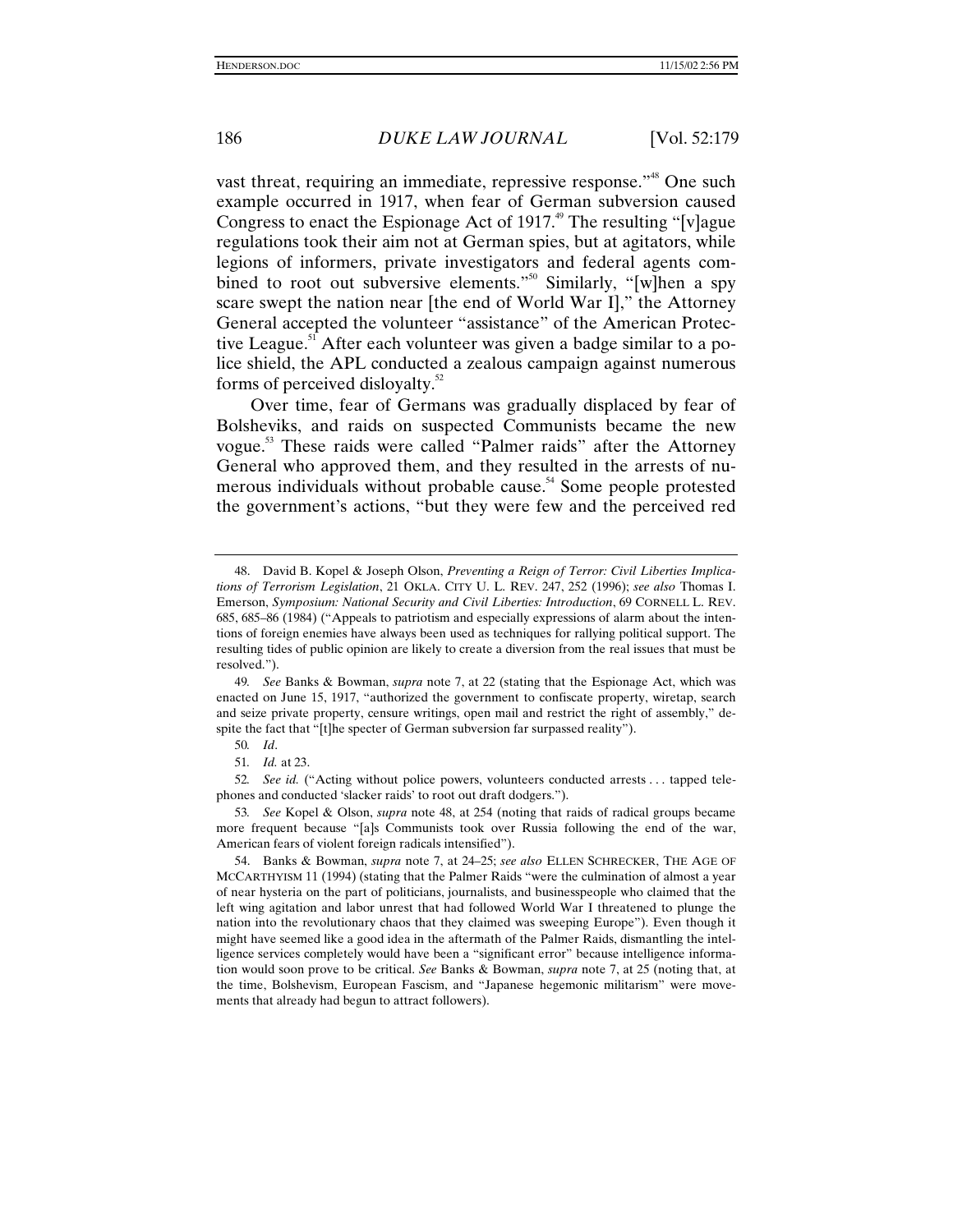threat loomed larger than life." 55 For this reason, and because *Olmsted* did nothing to restrict the use of wiretaps, the executive branch employed electronic surveillance whenever it thought that doing so was in the national interest.<sup>56</sup>

In 1949, Americans learned that the Soviets possessed nuclear capabilities.<sup>57</sup> "By the early  $1950s$ ... Soviet spy rings had been uncovered in the United States, Communists had overrun China and Americans were dying in Korea."<sup>58</sup> Public awareness of these events, fanned by the diatribes of Senator Joseph McCarthy, combined to create fear of all things perceived to be Communist.<sup>59</sup> "Foreign threats" were targeted, but so [too] was a domestic fifth column of Americans who were viewed as potential threats to the national security."<sup>60</sup> Not surprisingly, by the mid 1950s, "J. Edgar Hoover [had] announced to the FBI that the Bureau was authorized to enter private property for the purpose of installing electronic surveillance devices, without regard for surreptitious entry and without prior authorization from the Attorney General."<sup>61</sup> Subsequently, President Johnson "'modified the standard to permit warrantless wiretapping'" when it was necessary to

<sup>55.</sup> Banks & Bowman, *supra* note 7, at 25.

<sup>56</sup>*. See id.* at 26–30 (describing the expanding scope and use of electronic surveillance employed between the 1930s and the 1950s). Beginning in 1931, each Attorney General endorsed the use of wiretaps in certain cases. William P. Rogers, *The Case for Wire Tapping*, 63 YALE L.J. 792, 794 (1954). Then, in 1940, Attorney General Robert H. Jackson stated that the Department of Justice would no longer use wiretaps or handle cases for other agencies in which wiretaps had been used. *Id.* at 795. This change proved to be only temporary. Shortly thereafter, President Franklin D. Roosevelt wrote to Jackson and "authorized the use of wiretapping in [national] security cases provided in each case [that] the Attorney General gave his specific approval." *Id.* at 795 n.15. In 1941, President Roosevelt wrote to the House Judiciary Committee to state that it was sometimes necessary to conduct wiretapping to protect the national security of the country. *Id.* at 796.

<sup>57.</sup> RICHARD POLENBERG, ONE NATION DIVISIBLE: CLASS, RACE, AND ETHNICITY IN THE UNITED STATES SINCE 1938, at 97 (1980). The announcement that the Soviets possessed nuclear capability "unleashed a torrent of anxiety and finger-pointing as both policymakers and private citizens struggled to come to terms with these staggering blows to America's selfconfidence and preeminence in the world." SCHRECKER, *supra* note 54, at 32.

<sup>58.</sup> Banks & Bowman, *supra* note 7, at 29.

<sup>59</sup>*. See, e.g.*, POLENBERG, *supra* note 57, at 126 (stating that "McCarthyism sanctioned vicious smear campaigns, created harmful pressures for conformity, and rode roughshod over individual rights, all of which was antithetical to American ideals, if not atypical of American practices").

<sup>60.</sup> Banks & Bowman, *supra* note 7, at 30.

<sup>61</sup>*. Id.* at 28.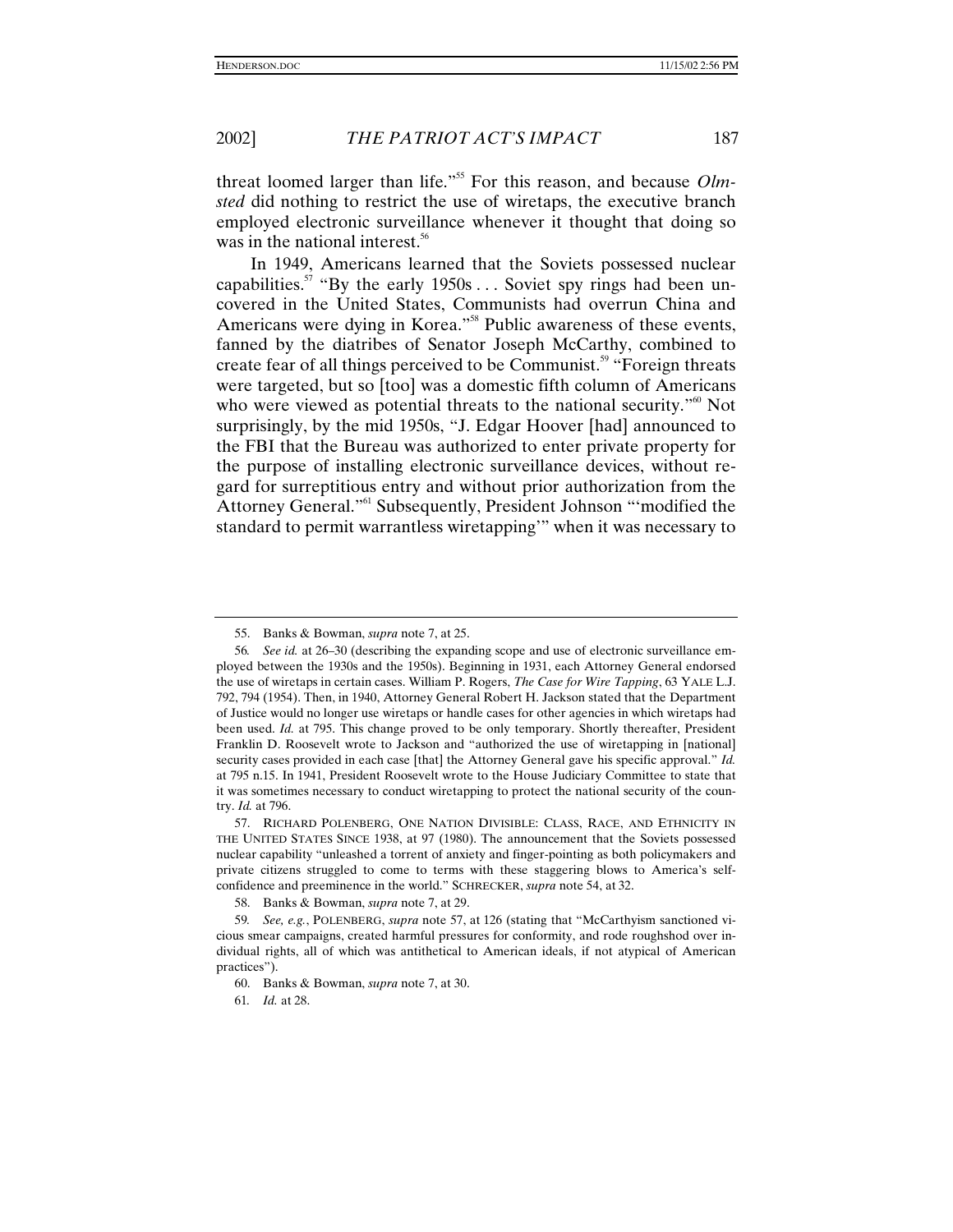protect national security. $62$  On the surface, the Nixon administration claimed to take the same approach. In reality, though, "the President's men . . . claimed unprecedented authority to conduct electronic surveillance," <sup>63</sup> "us[ing] wiretaps to investigate [both] news leaks" and political opponents.<sup>64</sup>

By the early 1970s, the political climate had begun to shift for several reasons. First, the American public had had time to get used to *Katz*, and even though the *Katz* Court did not consider the national security aspect of electronic surveillance, $65$  the opinion arguably helped cement into the public consciousness the idea that privacy was an essential element of democracy. Second, in *United States v. United States District Court*<sup>66</sup> (*Keith*<sup>67</sup>), the Supreme Court finally answered the question it had left unanswered in *Katz* and held that the Fourth Amendment prohibited warrantless surveillance that targeted domestic threats to national security.<sup>68</sup> Third, Americans gradually began to realize that their government had monitored many of them without their knowledge, $69$  and this realization made many of them angry.<sup>70</sup>

66. 407 U.S. 297 (1972).

68. 407 U.S. at 320. Ironically, *Keith* was decided two days after the Watergate arrests. BERNSTEIN & WOODWARD, *supra* note 63, at 258.

69. For example, "the NSA was known to have conducted an extensive monitoring program under the code name Shamrock through which the agency received copies of most international telegrams leaving the United States between 1945 and 1975." Eric M. Freedman, *Freedom of Information and the First Amendment in a Bureaucratic Age*, 49 BROOK. L. REV. 835, 841 n.16 (1983). Further, since "a Senate Committee conducted a full investigation of the interception program and prepared a detailed report that was later read into the record," nothing remained secret about the operation. *Id.*; *see also* Banks & Bowman, *supra* note 7, at 31 (noting that surveillance operations like Operation Shamrock "came to an end only when congressional interest in intelligence activities began to focus on privacy issues" and were only disclosed when "public hearings [became] a certainty"). Also, Title III required the government to keep track of its wiretapping activities and disseminate the resulting information in report format. 18 U.S.C. § 2519 (2000). The data that the government collected certainly seems like it would have focused the public's attention. *See* Glasser, *supra* note 6, at 642 ("In the first four years after the

<sup>62.</sup> Gerald F. Reimers II, *Foreign Intelligence Surveillance Act*, J. NAT'L SECURITY L. 55, 63 (2000) (quoting Steven Saltzburg, *National Security and the Fourth and Fifth Amendments*, *in* NATIONAL SECURITY LAW 1001, 1019 (John Norton Moore et al. eds., 1990)).

<sup>63.</sup> CARL BERNSTEIN & BOB WOODWARD, ALL THE PRESIDENT'S MEN 258 (1974).

<sup>64</sup>*. See id.* at 313 (noting that, between 1969 and 1971, the Nixon administration tapped the telephones of both government officials and reporters).

<sup>65</sup>*. See* Katz v. United States, 389 U.S. 347, 358 n.23 (1967) ("Whether safeguards other than prior authorization by a magistrate would satisfy the Fourth Amendment in a situation involving the national security is a question not presented by this case.").

<sup>67.</sup> This case came to be known as *Keith* because Judge Damon J. Keith was the federal district judge that heard the case. Robert A. Dawson, *Shifting the Balance: The D.C. Circuit and the Foreign Intelligence Surveillance Act of 1978*, 61 GEO. WASH. L. REV. 1380, 1384 n.20 (1993).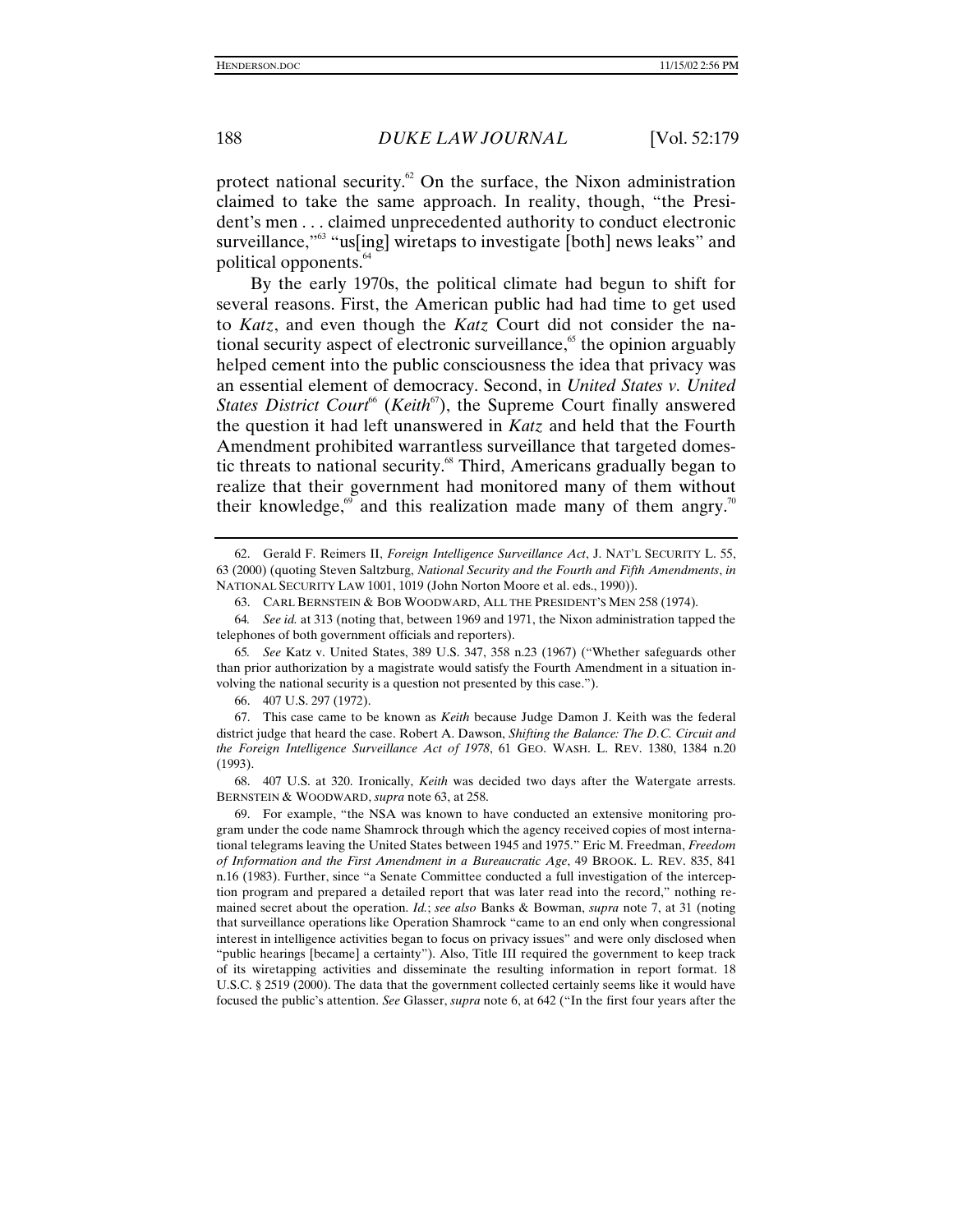Fourth, oversight committees began to criticize the intelligence community for the methods it had used.<sup>71</sup> These committees did not have an immediate impact, but they did create a "first-time focus on the President's authority for national security surveillance."<sup>72</sup> Most significantly though, the publication of the Pentagon Papers and the coverage of the Watergate scandal caused many people to question the authority claimed by the executive branch. $\beta$ 

2. *FISA*. In *Keith*, Justice Powell had invited Congress to regulate domestic security surveillance.<sup>74</sup> In 1978, Congress accepted Justice Powell's invitation and enacted the Foreign Intelligence Surveil-

72*. Id*.

73*. See id.* (stating that "it was only natural that with new awarenesses, the public began to challenge intelligence activities as never before"); DAVID W. LEVY, THE DEBATE OVER VIETNAM 162 (1991):

Perhaps as damning in the eyes of the public as the content of the [Pentagon] papers was the unseemly way that the Nixon administration scrambled to prevent their publication. By the time the Supreme Court decided that they could be printed, many Americans . . . were perfectly certain that they must contain some pretty damaging information.

74*. See* United States v. U.S. Dist. Court, 407 U.S. 297, 322 (1972) ("Given [the] potential distinctions between Title III criminal surveillances and those involving the domestic security, Congress may wish to consider protective standards for the latter which differ from those already prescribed for specified crimes in Title III.").

<sup>1968</sup> bill was passed, 1.1 million conversations were overheard, 93,080 people were spied upon, 6131 people were arrested and a total of 1154 people were reported convicted—barely more than one percent.").

<sup>70.</sup> People had good reason to be angry. The newspapers had published stories of how dissident groups in the United States had been the targets of electronic surveillance, break-ins, and mail openings. Reimers, *supra* note 62, at 64. Worse yet, "'[a]dditional disclosures began to surface in [the mid 1970s] with regard to the CIA's domestic operations and the efforts of the FBI to undermine the activities of Rev. Martin Luther King and other civil rights leaders during the 1960s.'" *Id.* (quoting Daniel B. Silver, *Intelligence and Counterintelligence*, *in* NATIONAL SECURITY LAW 913, 920 (John Norton Moore et al. eds., 1990)).

<sup>71.</sup> The Rockefeller Commission, which had been created by President Ford, found that if the CIA's purpose was "'the prosecution of crimes or protection against civil disorders of domestic insurrection, then the activity [usually should have been] prohibited.'" Banks & Bowman, *supra* note 7, at 33 (quoting COMMISSION ON CIA ACTIVITIES WITHIN THE UNITED STATES, REPORT TO THE PRESIDENT 62 (1975)). Similarly, the Select Committee to Study Governmental Operations with Respect to Intelligence Activities, which was known as the Church Committee, found "multiple shortcomings in intelligence operations, adverse effects of secrecy, failure by Congress to oversee intelligence activities, and in some cases, seemingly unlawful actions." *Id.* (footnotes omitted). The Church Committee ultimately "determined that secret government activities, while necessary to the effectiveness of government, were, nevertheless, a threat to democratic society" and that "[t]he remedy . . . was to have Congress prescribe rules for intelligence activities." *Id*.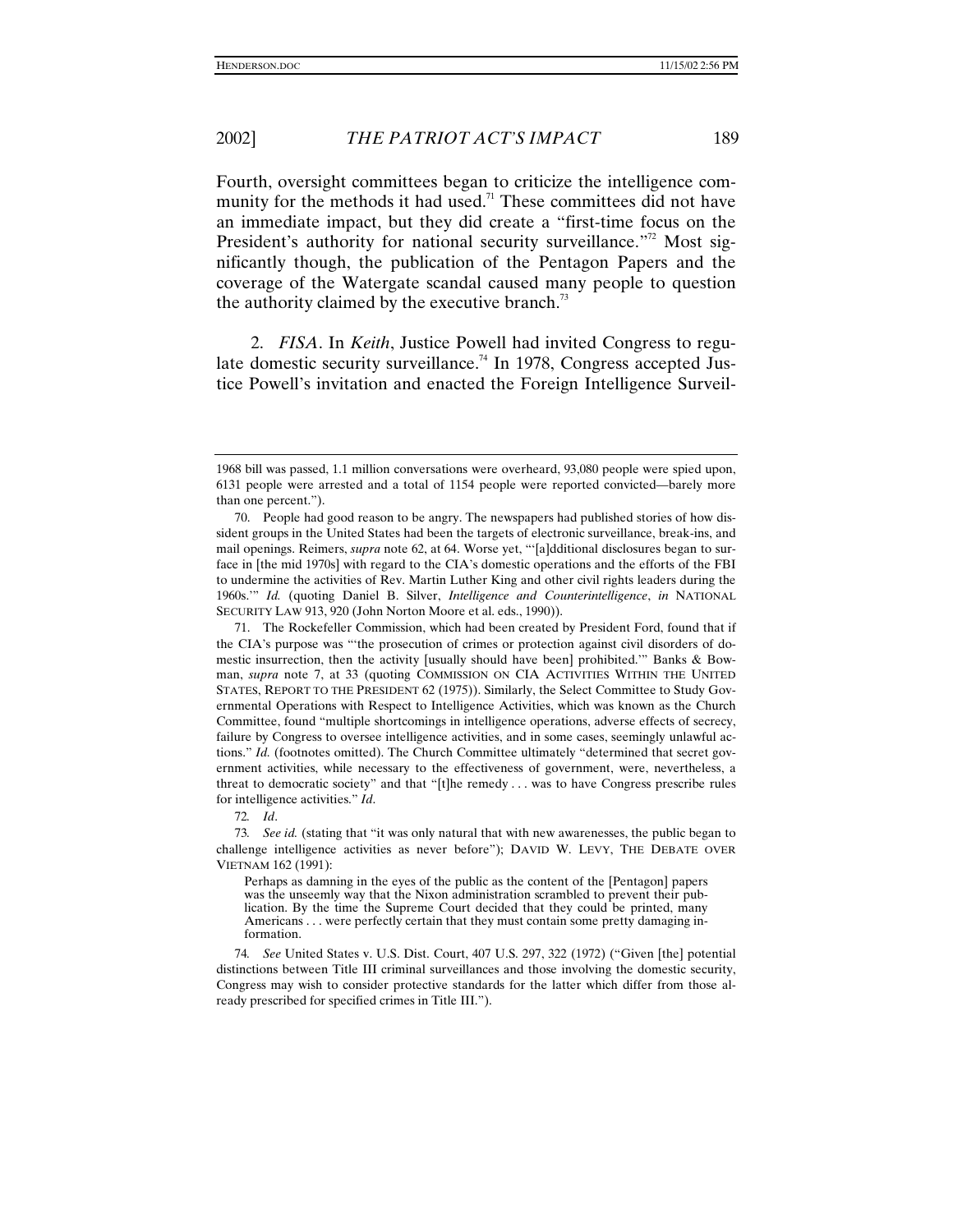lance Act  $(FISA)$ .<sup>75</sup> The legislative history established that Congress was in large part responding to the "revelations that warrantless electronic surveillance in the name of national security [had] been seriously abused."<sup>76</sup> At the same time, Congress also realized that "[s]afeguarding national security . . . [was] a vitally important Government purpose," and that it was legislating in a "dangerous world" containing any number of "hostile intelligence activities."<sup> $\pi$ </sup> For these reasons, Congress chose to limit, as opposed to completely eliminate, the ability of the executive branch to conduct electronic surveillance for national security purposes. $78$ 

Congress accomplished this objective by requiring federal officers to submit to judicial supervision of their domestic security surveillance activities. Specifically, FISA established a special court (the FISA Court) to review applications requesting electronic surveillance.<sup>79</sup> In all cases, applications had to be submitted by a federal officer, approved by the Attorney General, $\delta$ <sup>80</sup> and descriptive of the intended target.81 Applications also had to establish probable cause that the target was either a foreign power $s<sup>2</sup>$  or the agent of a foreign

78*. See id.*:

[T]he Executive Branch of Government should have, under proper circumstances and with appropriate safeguards, authority to acquire important foreign intelligence information by means of electronic surveillance. The committee also believes that the past record and the state of the law in the area make it desirable that the Executive Branch not be the sole or final arbiter of when such proper circumstances exist. [FISA] is designed to permit the Government to gather necessary foreign intelligence information by means of electronic surveillance but under limitations and according to procedural guidelines which will better safeguard the rights of individuals.

79. 50 U.S.C. § 1803(a) (1994). This special court consists of seven federal district judges, each from a different district. *Id*. Decisions of the court can be appealed to a designated threejudge panel and then to the Supreme Court. *Id.* § 1803(b). Provided that an application complies with FISA, the reviewing judge shall issue the order. *Id.* § 1805(a). "Under Title III, by contrast, a judge retains discretion to reject an application . . . even if he determines that probable cause exists." Dawson, *supra* note 67, at 1393 (referencing 18 U.S.C. § 2518(3) (1994)).

<sup>75.</sup> Foreign Intelligence Surveillance Act of 1978, Pub. L. No. 95-511, 92 Stat. 1783 (codified as amended at 50 U.S.C. §§ 1801–1811 (1994 & Supp. 1999), 8 U.S.C. § 1101 (2000), 47 U.S.C. §§ 605–606 (1994 & Supp. 1999), and in scattered sections of 18 U.S.C.), *amended by* Intelligence Authorization Act for Fiscal Year 2000, Pub. L. No. 106-120, 113 Stat. 1606 (1999).

<sup>76.</sup> S. REP. NO. 95-604, pt. 1, at 7 (1978), *reprinted in* 1978 U.S.C.C.A.N. 3904, 3908 ("[While] [t]he Federal Government has never enacted legislation to regulate the use of electronic surveillance within the United States for foreign intelligence purposes . . . the Executive Branch and the Congress [recognize] that the statutory rule of law must prevail.").

<sup>77</sup>*. Id.* at 9, *reprinted in* 1978 U.S.C.C.A.N. 3904, 3910.

<sup>80. 50</sup> U.S.C. § 1804(a).

<sup>81.</sup> *Id.* § 1804(a)(3).

<sup>82.</sup> *Id.* §  $1804(a)(4)(A)$ . A "foreign power" is defined as a "foreign government ... whether or not recognized by the United States," an entity controlled by a foreign government,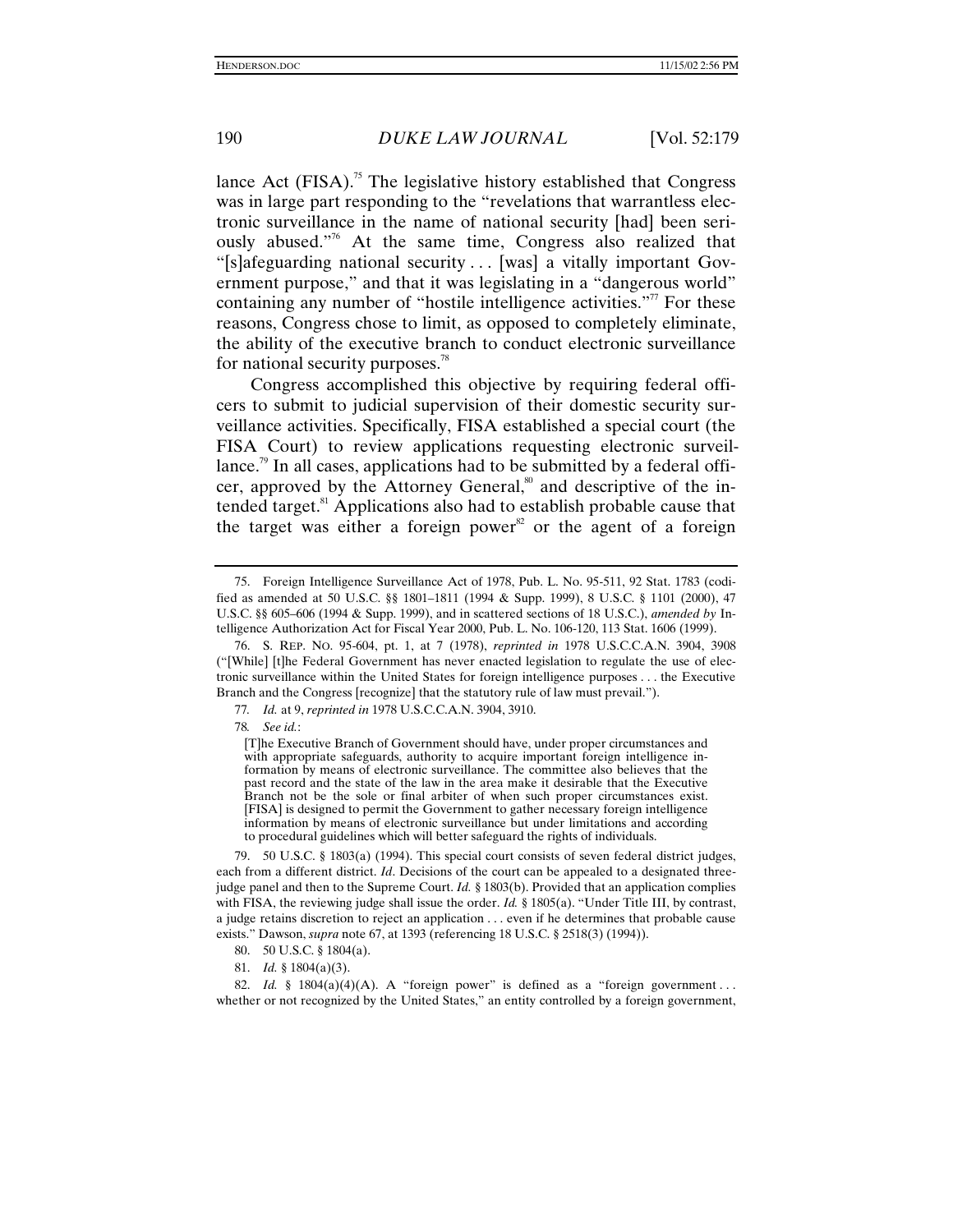power,<sup>83</sup> and that "each of [the locations at which surveillance was to be conducted was] being used, or [was] about to be used, by a foreign power or an agent of a foreign power."<sup>84</sup>

If the target was a foreign power, $s$ <sup>the</sup> application had to contain a certification that (1) the information sought was foreign intelligence information, ${}^{86}$  (2) the purpose of the surveillance was to obtain such information, and (3) the information could not be obtained by normal investigative techniques.<sup>87</sup> In addition, the application had to both describe the proposed minimization procedures<sup>88</sup> and state the "period

Section 1801(i) defines a U.S. person as being one of the following: (1) a U.S. citizen, (2) an alien lawfully residing permanently in the United States, (3) an unincorporated association that is not a foreign power and that has a substantial number of members that satisfy either (1) or (2), or (4) a corporation that is not a foreign power and is incorporated in the United States. Throughout this Note, the phrases "U.S person" and "non U.S person" are used to denote whether entities meet the preceding definition.

84. 50 U.S.C. § 1804(a)(4)(B).

85. *Id.* § 1804(b) (stating that applications targeting foreign powers need not "contain the information required by paragraphs  $(6)$ ,  $(7)(E)$ ,  $(8)$  and  $(11)$  of subsection (a) of this section").

86. The definition of "foreign intelligence information" depends on whether the target is a U.S. person. *Id.* § 1801(e)(1). If a surveillance target is a U.S. person, "foreign intelligence information" is information that is "necessary" for the government to obtain to protect national security. *Id.* § 1801(e). If a target is not a U.S. person, information is "foreign intelligence information" so long as it just "relates" to national security. *Id*.

87. *Id.* § 1804(a)(7)(A)–(D).

88. *Id.* § 1804(a)(5).

or "a group engaged in international terrorism or activities in preparation therefore." *Id.* §  $1801(a)(1)$ –(6). International terrorism is defined as "activities that involve . . . acts dangerous to human life that are a violation of the criminal laws of the United States [and that] appear to be intended to intimidate or coerce a civilian population . . . [or] government, [the consequences of which] transcend national boundaries." *Id.* § 1801(c).

<sup>83.</sup> *Id.* § 1804(a)(4)(A). An "agent of a foreign power" is defined as *any person other than a United States person* who acts in the United States as an officer, employee, or member of a foreign power or who "engages in clandestine intelligence activities in the United States contrary to the interests of the United States." *Id.* § 1801(b) (emphasis added).

An "agent of a foreign power" is also defined as "*any person* who knowingly engages in clandestine intelligence gathering activities for or on behalf of a foreign power [and whose] activities involve or may involve a violation of the criminal statutes of the United States" or any person who "*knowingly engages in sabotage or international terrorism*" or who "*knowingly assumes a false or fraudulent identity for or on behalf of a foreign power*" or who "*knowingly conspires* with any person to engage in [any of the activities described above]." *Id.* § 1801(b) (Supp. V 1999) (emphasis added). That said, "no United States person may be considered a foreign power or an agent of a foreign power solely upon the basis of activities protected by the first amendment to the Constitution of the United States." *Id.* § 1805(a)(3)(A) (1994). Note that, "unlike in Title III, the Executive does not have to demonstrate that the target's activity will, or may, result in a specific criminal violation. FISA allows a surveillance application to be approved upon [the lower standard] that a person's activities 'may involve' criminal 'activity.'" Dawson, *supra* note 67, at 1393.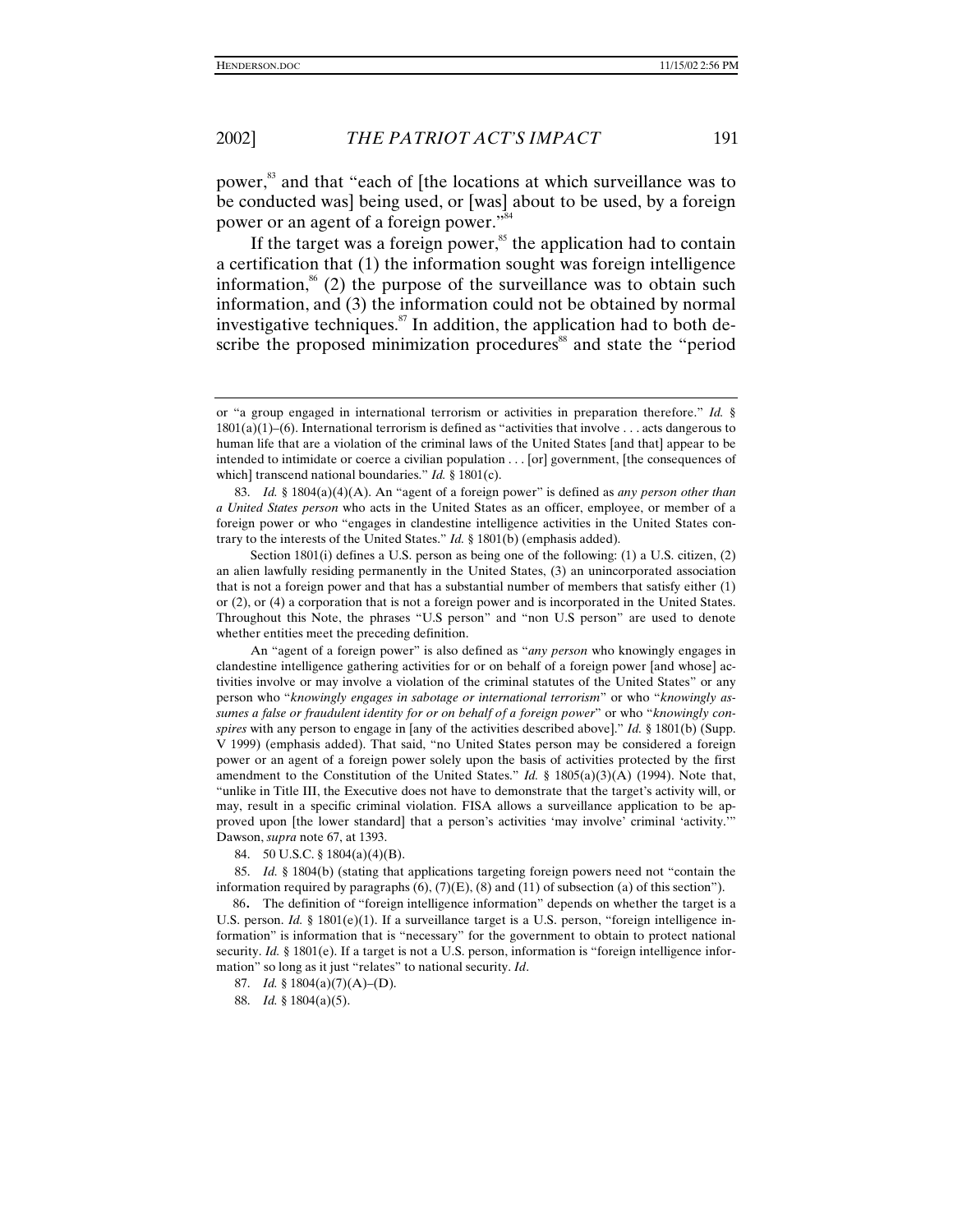of time for which the electronic surveillance [was] required."<sup>89</sup> If the target was an agent of a foreign power, then the application had to be even more detailed.<sup>90</sup>

Information obtained under FISA's provisions could be disclosed for law enforcement purposes only if either the information was to be used in a criminal proceeding and the Attorney General had given advance authorization, $91$  or if the government could establish that intelligence gathering had been the "primary purpose" of the surveillance.<sup>92</sup> Prior to the introduction of any such information as evidence, the government had to give reasonable notice to the defendant that he or she was the target of FISA surveillance.<sup>93</sup> The defendant could then move to suppress the evidence on the ground that the "surveillance was not lawfully authorized or conducted."<sup>94</sup> If the Attorney General filed an affidavit stating that disclosure would "harm the national security of the United States," the district court had to review the application, order, and related materials "in camera and ex parte" to determine whether the surveillance was lawful.<sup>95</sup> The court was only required to disclose to the defendant such portions of the surveillance materials necessary "to make an accurate determination of the legality of surveillance."<sup>96</sup>

96*. Id*.

<sup>89.</sup> *Id.* § 1804(a)(10). In the case of a foreign power, an application also must summarize the likely impact of the surveillance on U.S. persons so that the court can properly "assess the proposed minimization procedures." *Id.* § 1804(b).

<sup>90.</sup> If the target was an agent of a foreign power, the application had to satisfy several additional requirements. First, the application had to describe the nature of the information sought and the type of communications that would be subjected to surveillance. *Id.* § 1804(a)(6). Second, it had to establish the government's basis for concluding that the information sought was "the type of foreign intelligence information designated" and that it could not be obtained by normal investigative techniques. *Id.* § 1804(a)(7)(E). Third, the application had to describe how the surveillance would be conducted. *Id.* § 1804(a)(8). Finally, if more than one surveillance device was to be used, the application had to specify the minimization procedures that would apply to each device. *Id.* § 1804(a)(11).

<sup>91.</sup> *Id.* § 1806(b).

<sup>92</sup>*. E.g.*, United States v. Pelton, 835 F.2d 1067, 1076 (4th Cir. 1987) (holding that the evidence gathered was admissible because the primary purpose for collecting it was to gather foreign intelligence information); United States v. Duggan, 743 F.2d 59, 78 (2d Cir. 1984) (same); Reimers, *supra* note 62, at 91–94 (discussing various tests for determining the "primary purpose" of government surveillance); *see also* United States v. Cavanagh, 807 F.2d 787, 791 (9th Cir. 1987) (finding no merit to petitioner's contention that "he [was] entitled to suppression simply because evidence of his criminal conduct was discovered incidentally as the result of an intelligence surveillance").

<sup>93. 50</sup> U.S.C. § 1806(c).

<sup>94.</sup> *Id.* § 1806(g).

<sup>95.</sup> *Id.* § 1806(f).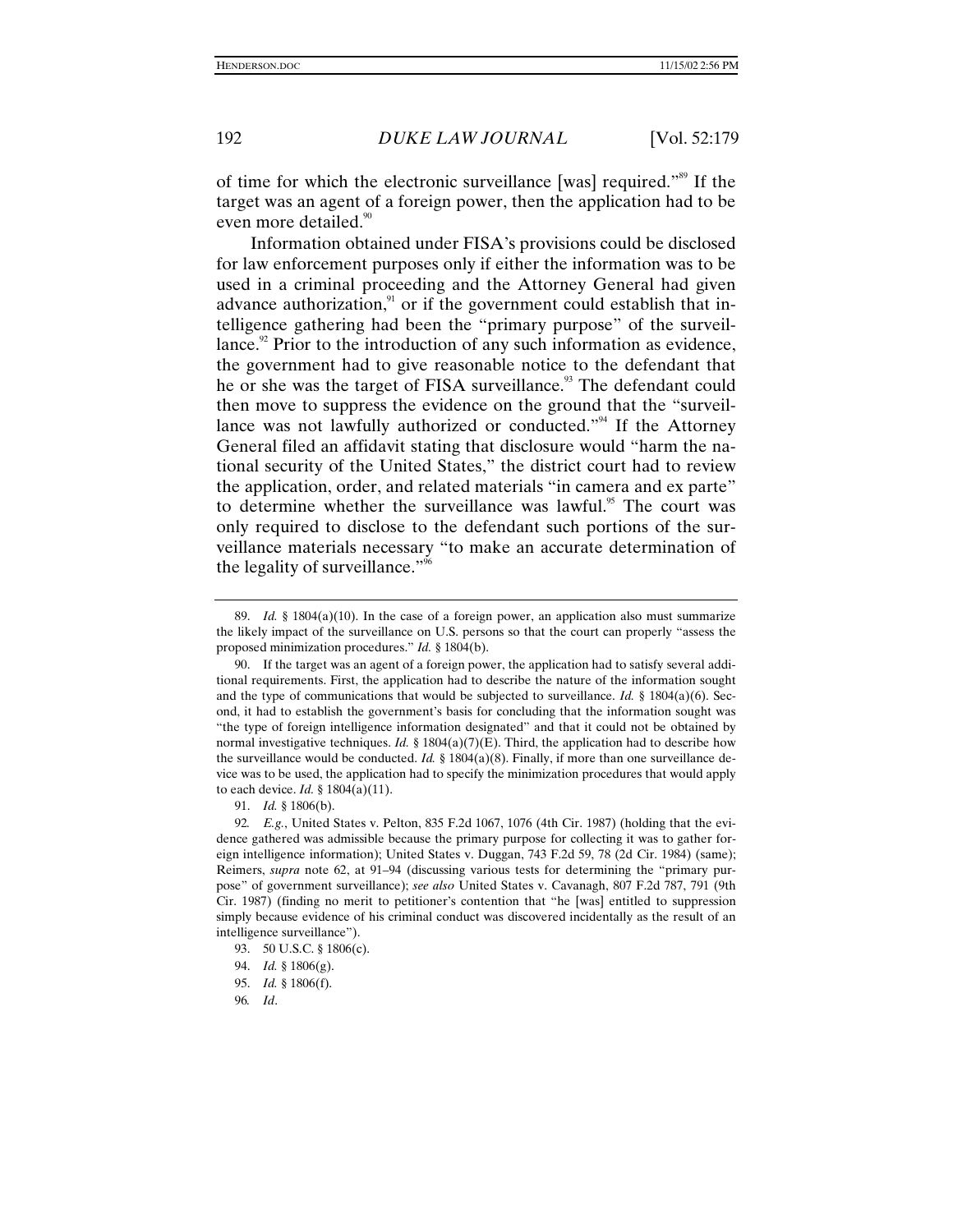In the more than twenty years that have passed since FISA was enacted, only two applications have been rejected. $\degree$  Moreover, while the Supreme Court has never considered whether the balance struck by FISA is constitutional, the lower courts have repeatedly "upheld FISA's constitutionality from just about every angle of attack."<sup>98</sup>

In 1998, Congress amended FISA to permit the use of pen/trap devices in intelligence-related surveillance.<sup>99</sup> Otherwise though, the electronic surveillance provisions in FISA remained essentially the same until the Patriot Act was enacted.

From 1978 "[t]hrough 1987, the FISA Court . . . reviewed over 4000 government applications for approval of electronic surveillance. Only one was rejected. In addition, 'no court that [was] required to determine the legality of a FISA surveillance under 1806(f) . . . found disclosure or an adversary hearing necessary.'" Dawson, *supra* note 67, at 1396–97 ("It is possible to draw divergent conclusions from this data. One could infer that the extensive FISA safeguards have forced the Executive to self-censor its requests. One could also argue, however, that the courts act merely as a 'rubber stamp' whenever the Executive invokes national security.").

99. Intelligence Authorization Act for Fiscal Year 1999, Pub. L. No. 105-272, § 601, 112 Stat. 2396, 2404 (1998) (codified at 50 U.S.C. § 1842 (1994 & Supp. 1999)). The relevant provision provided that the government had to "demonstrate" that the device to be monitored had been, or was about to be, used in activities that "involve[d] or [might] involve a violation of the criminal laws." *Id*.; *see also* Banks & Bowman, *supra* note 7, at 80 (observing that the FISA standard required "more of the [government] than the traditional criminal law enforcement rule for using the same surveillance techniques").

<sup>97.</sup> STEVEN DYCUS ET AL., NATIONAL SECURITY LAW 696 (3d ed. 2002).

<sup>98.</sup> Reimers, *supra* note 62, at 77–78 (stating that FISA fulfills both the "reasonable" and "warrant" requirements of the Fourth Amendment); *see also* Dawson, *supra* note 67, at 1395–96 ("The view expressed by the Second Circuit in *United States v. Duggan* is representative: 'We regard the procedures fashioned in FISA as a constitutionally adequate balancing of the individual's Fourth Amendment rights against the nation's need to obtain foreign intelligence information.'" (quoting *Duggan*, 743 F.2d 59, 73 (2d Cir. 1984))).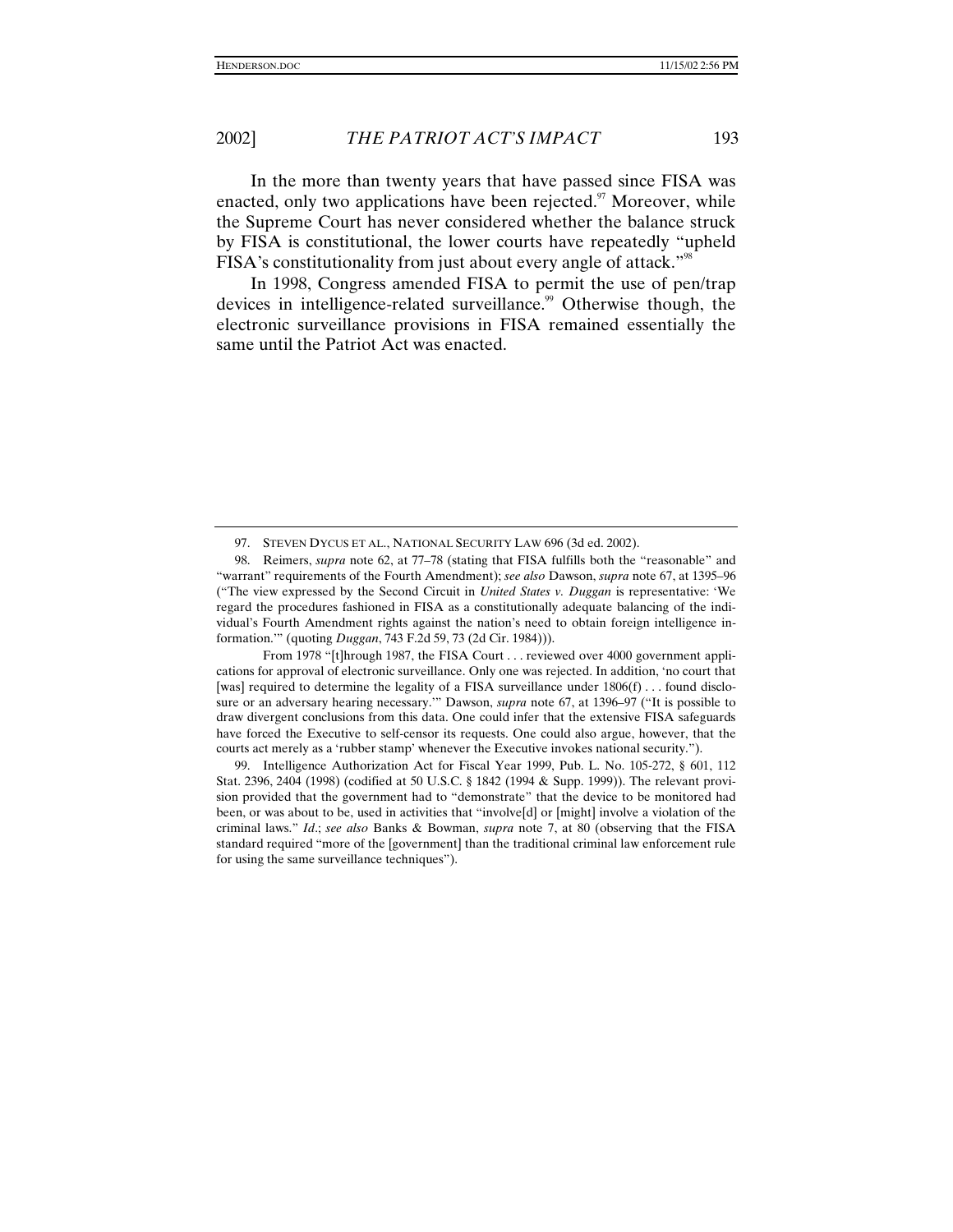# II. THE PATRIOT ACT MODIFIED PREEXISTING ELECTRONIC SURVEILLANCE LAW IN FIVE SIGNIFICANT WAYS<sup>100</sup>

# *A. When Trying to Obtain an Intercept Order, It May Now Be Easier to Use FISA to Circumvent Title III.*

In the past, a common question that frequently arose where FISA was concerned was "whether [the statute], which naturally would be utilized to obtain 'foreign intelligence' information regarding terrorists and spies, [could] be used to identify and criminally convict those same terrorists and spies."<sup>101</sup> The statute itself established one method by which this could be done: information obtained under FISA's provisions could be disclosed for law enforcement purposes if the information was to be used in a criminal proceeding, and if the Attorney General had given advance authorization.<sup>102</sup> The question still remained though because it was hard, at the beginning of, say, a domestic terrorist investigation, for the government to know how close it actually was to being able to go to trial.<sup>103</sup> Prosecution of the surveillance target might seem only to be a distant dream, and the government might not have enough evidence to obtain a Title III intercept order.<sup>104</sup> The courts responded to this situation by allowing evidence to be used in criminal trials that was discovered "inciden-

- 101. Sievert, *supra* note 10, at 1437–38.
- 102. 50 U.S.C. § 1806(b) (1994).
- 103*. See* United States v. U.S. Dist. Court, 407 U.S. 297, 322 (1972):

<sup>100.</sup> Some of the Patriot Act modifications raise only minor concerns because the magnitude of the modification is minimal. For example, the Patriot Act adds terrorist acts to the list of crimes for which a Title III wiretap is obtainable. Patriot Act, Pub. L. No. 107-56, § 201, 115 Stat. 272, 278 (2001). Since the list of predicate crimes already included offenses such as murder, kidnapping, and "crime dangerous to life, limb or property," 18 U.S.C. § 2516(2) (1994), this modification is likely to have little effect. Similarly, neither changing the maximum period for which FISA surveillance (of a non-U.S. person) can be approved by thirty days, Patriot Act § 207, 115 Stat. at 282, nor increasing the number of FISA judges to eleven, *id.* § 208, 115 Stat. at 282, is that consequential either.

The gathering of security intelligence is often long range and involves the interrelation of various sources and types of information. The exact targets of such surveillance may be more difficult to identify than in surveillance operations against many types of crime specified in Title III. Often, too, the emphasis of domestic intelligence gathering is on the prevention of unlawful activity or the enhancement of the Government's preparedness for some possible future crisis or emergency. Thus, the focus of domestic surveillance may be less precise than that directed against more conventional types of crime.

<sup>104.</sup> Sievert, *supra* note 10, at 1438 (noting that it may be hard to show that there is "probable cause to believe that a particular individual will be using a specific communication device to further known criminal activity").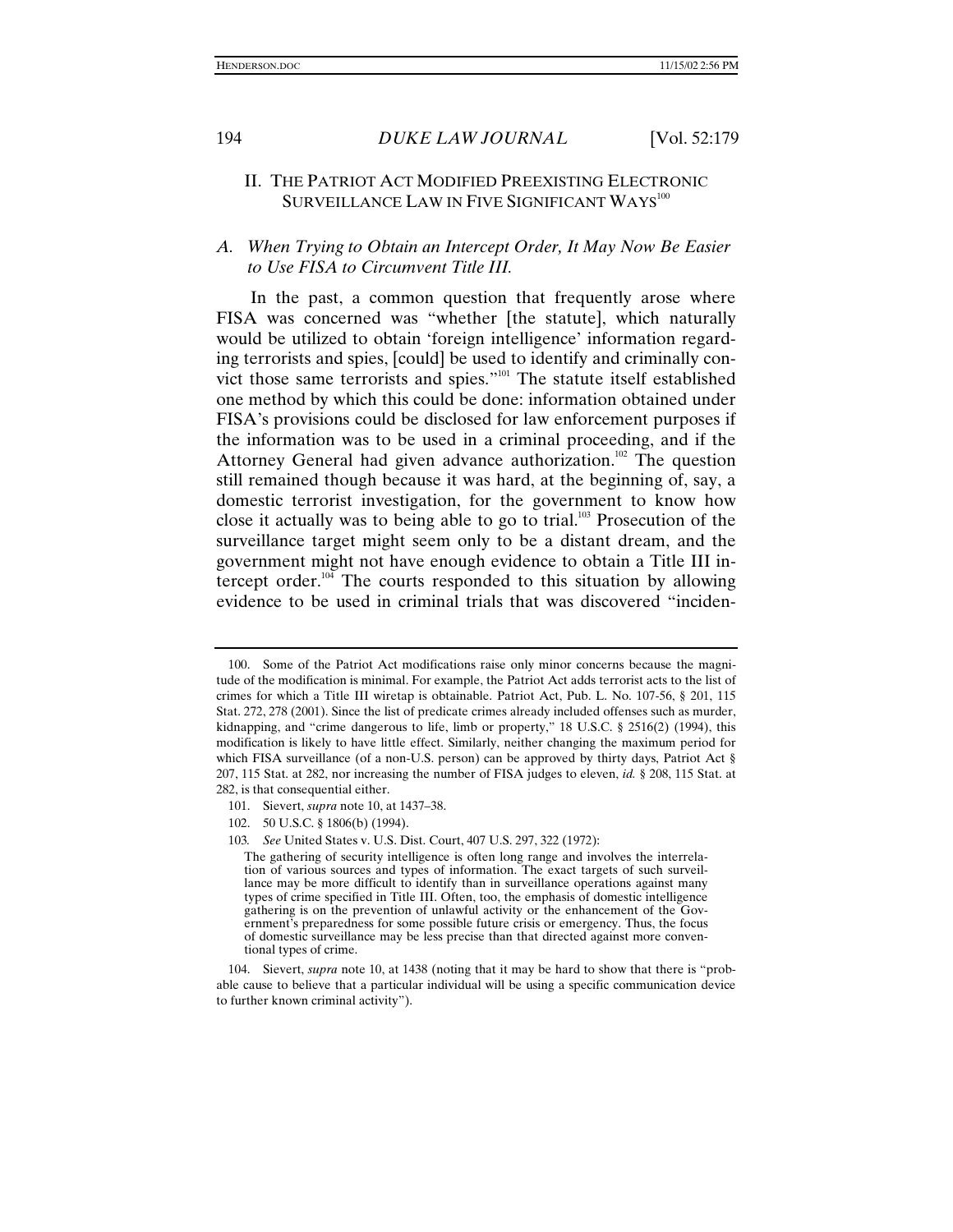tally" to FISA surveillance.<sup>105</sup> That is, information obtained pursuant to FISA could be used in criminal proceedings provided that intelligence gathering was the "primary purpose" of the surveillance.<sup>106</sup>

The Patriot Act altered the "primary purpose" requirement, and FISA surveillance requests no longer have to establish that intelligence gathering is "the" purpose of the surveillance.<sup>107</sup> All that is required now is that intelligence gathering be a "significant" purpose.<sup>108</sup>

This modification has been criticized because it makes it easier for the government to skirt what are supposed to be limitations on permissible domestic surveillance.109 Some commentators have gone so far as to characterize the blurring between Title III and FISA as "tear[ing] down legal fire walls erected 25 years ago during the Watergate era, when the nation was stunned by disclosures about presidential abuses of domestic intelligence gathering."<sup>110</sup> In short, the concern is that the government might use its newly expanded authority with insufficient discretion.

Some of this criticism may be excessive, especially given that a suspect in the September 11 attacks may have escaped prior detection due to a primary purpose concern.<sup>111</sup> Moreover, the United States had

111. *See* David Johnston & Philip Shenron, *FBI Curbed Scrutiny of Man Now a Suspect in*

<sup>105.</sup> United States v. Cavanagh, 807 F.2d 787, 791 (9th Cir. 1987).

<sup>106</sup>*. See, e.g.*, United States v. Pelton, 835 F.2d 1067, 1075–76 (4th Cir. 1987) (allowing evidence collected by FISA authorized surveillance to be used in a criminal proceeding because the primary purpose of the surveillance was to obtain foreign intelligence information); United States v. Duggan, 743 F.2d 59, 78 (2d Cir. 1984) (finding that information obtained under FISA is admissible even where "the government [could actually] anticipate that the fruits of [FISA] surveillance [might] later be used . . . as evidence in a criminal trial").

<sup>107.</sup> Patriot Act, Pub. L. No. 107-56, § 218, 115 Stat. 272, 291 (2001).

<sup>108.</sup> *Id*.

<sup>109.</sup> *See* DYCUS ET AL., *supra* note 97, at 690 (questioning whether the FBI is "now permitted to conduct a secret search or wiretap for the primary purpose of investigating a crime even though there is no probable cause to suspect the commission of a crime"); American Civil Liberties Union, *USA Patriot Act Boosts Government Powers While Cutting Back on Traditional Checks and Balances*, *at* http://www.aclu.org/congress/l110101a.html (Nov. 1, 2001) (on file with the *Duke Law Journal*) ("This provision authorizes unconstitutional physical searches and wiretaps . . . without probable cause of crime.").

<sup>110</sup>*.* Jim McGee, *An Intelligence Giant in the Making; Anti-Terrorism Law Likely to Bring Domestic Apparatus of Unprecedented Scope*, WASH. POST, Nov. 4, 2001, at A4; *see also* Jeffrey Toobin, *Crackdown: Should We Be Worried About the New Antiterrorism Legislation?*, NEW YORKER, Nov. 5, 2001, at 57:

The [Patriot Act] . . . breaks down Cold War-era barriers between foreign intelligence and domestic law enforcement to an unprecedented degree. The Justice Department and other agencies will be permitted to move faster, probe deeper, and strike harder at those suspected of terrorist activities. The corresponding worry is whether these changes will . . . raise the level of fear that citizens feel toward their own government.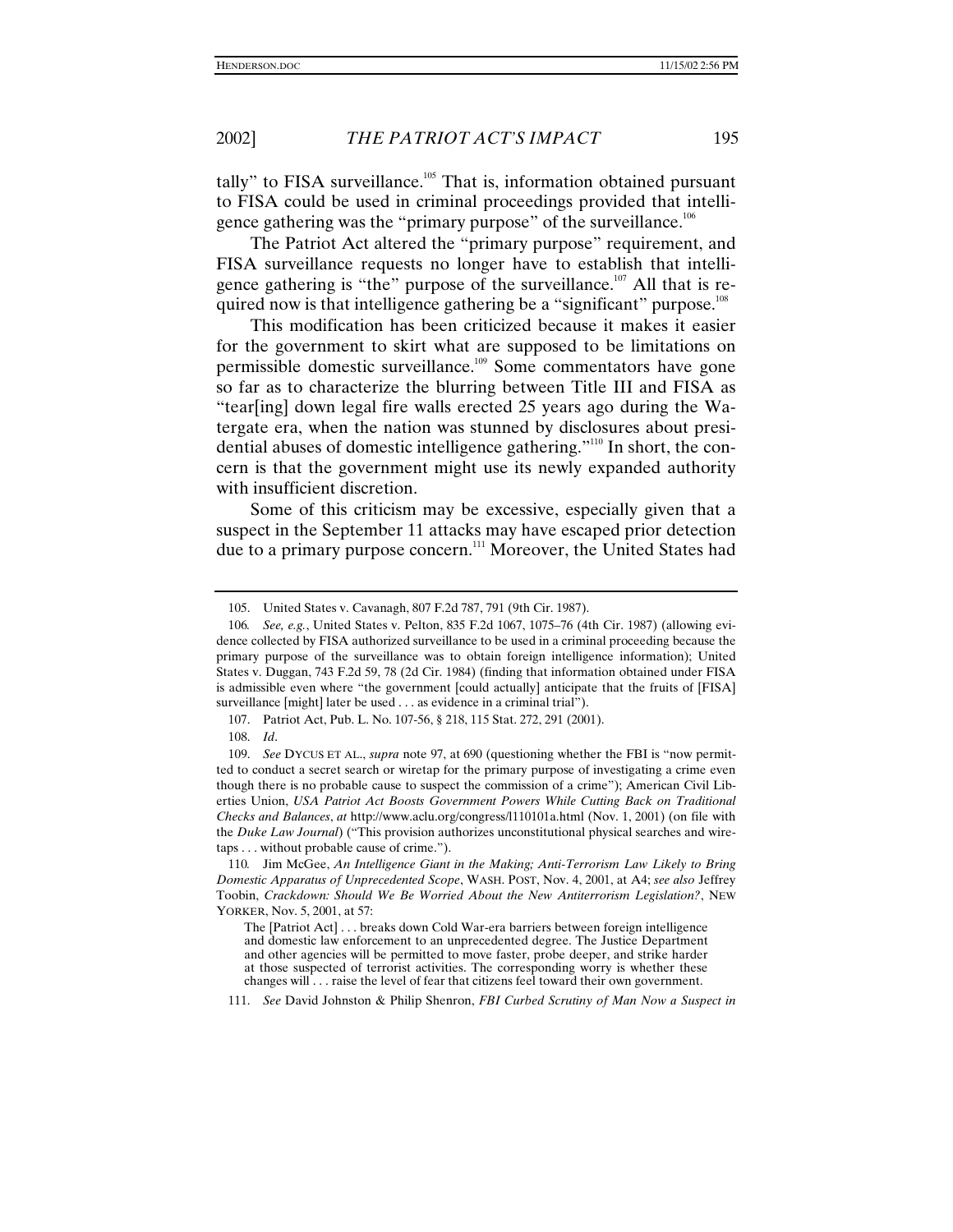just experienced an attack unprecedented in its magnitude, and national security was threatened. In enacting section 218 of the Patriot Act, Congress was in effect saying that wiretaps should be approved whenever law enforcement, subject to judicial supervision, can establish that a threat to national security exists. Perhaps there was a better way whereby Congress could have maintained the old standards and still ensured that federal agencies would be able to investigate terrorism as needed, but there is no indication that any such solution was then apparent.

In addition, electronic surveillance law today is far removed in many respects from what it was during the Watergate era. Before Watergate, the executive branch essentially just monitored people whenever it thought that doing so was in the national interest.<sup>112</sup> Since FISA was enacted, however, government agencies investigating national security threats have had to submit to judicial supervision of their domestic security surveillance activities.<sup>113</sup> The Patriot Act did not change the fact that, if the executive branch cannot satisfy the threshold requirements, the designated judge will refuse to authorize surveillance.<sup>114</sup> Granted, what can happen to the information once it has been obtained has changed, but this is not the same thing as the complete absence of judicial involvement.

Still, the statute can be improved. Executive power needs to be checked by that of another branch. Ideally, Congress would make this expressly clear in the statute.<sup>115</sup> Until then, however, judges must hold that their giving substantive meaning to "significant" is necessarily implied when they decide whether to admit information obtained

*the Attacks*, N.Y. TIMES, Oct. 5, 2001, at A1 (stating that the FBI refrained from criminally investigating Zacarias Moussauoui after learning that Moussauoui had stated that he wanted to learn to fly jets but had no interest in landing them, on the ground that starting a criminal investigation might make it difficult to later obtain approval for covert FISA surveillance).

<sup>112</sup>*. See supra* Part I.B.1.

<sup>113</sup>*. See supra* notes 79–90 and accompanying text.

<sup>114</sup>*. See supra* Part I.B.2. More specifically, none of the FISA information that could conceivably be used to convict an individual can be obtained from the individual without initial judicial approval of the government's claim that there is a threat to national security. *See supra* note 79 and accompanying text.

<sup>115.</sup> Congress has shown some indication of being dissatisfied, at least in part, with what it created. The House Judiciary Committee has ordered the Department of Justice to respond to a set of written questions by September of 2002. Steve Schultze, *Sensenbrenner Wants Answers on Act; He Threatens to Subpoena Ashcroft to Get Details on Patriot Act*, MILWAUKEE J. SENTINEL, Aug. 20, 2002, at 7A. The written questions ask the Department of Justice both to clarify the extent of the electronic surveillance it has conducted pursuant to the Patriot Act and explain what protections are in place to protect constitutional freedoms. *Id*.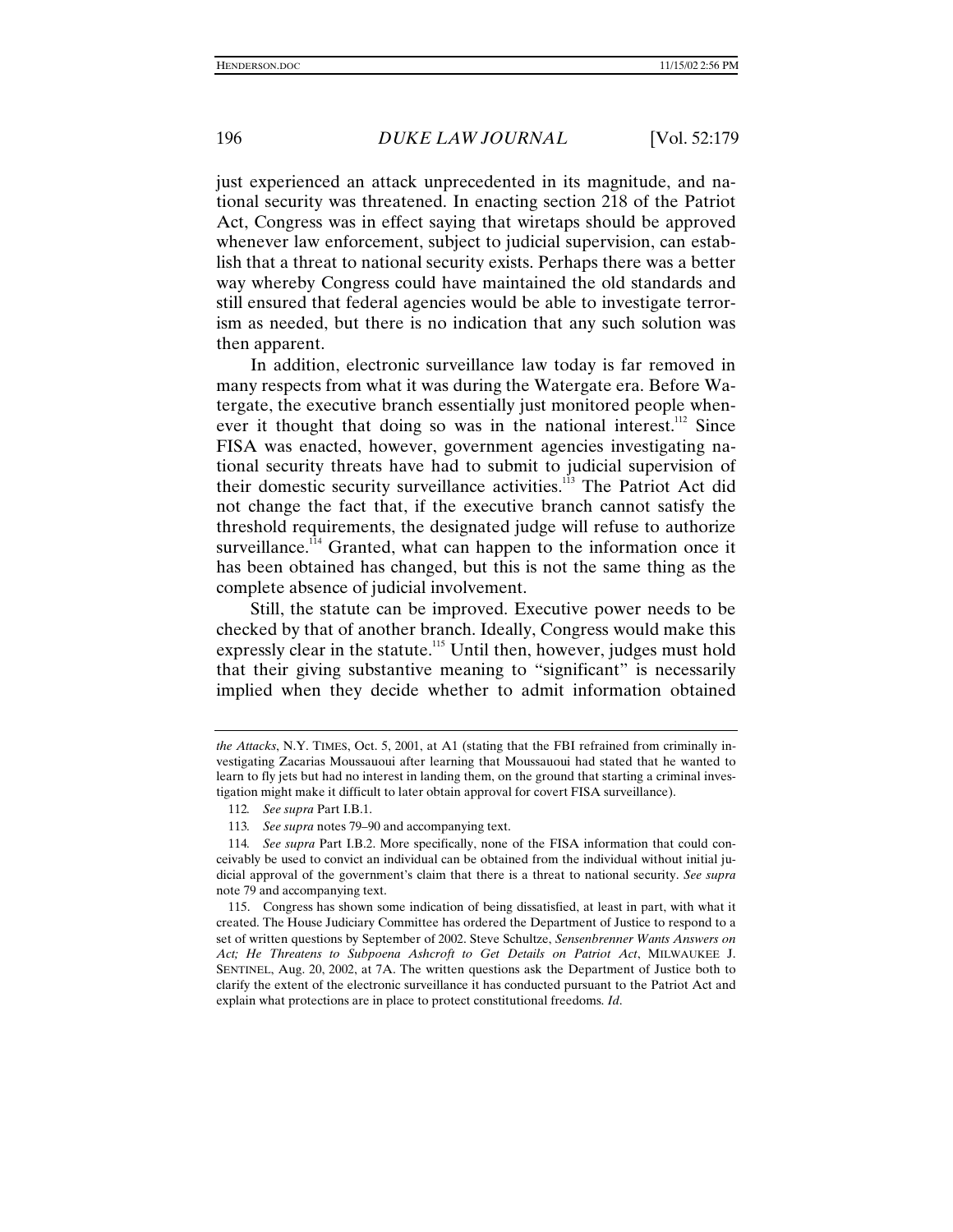from FISA in a criminal proceeding.<sup>116</sup> Independent judicial authority would then subtly check executive power, which is all that FISA was ever intended to accomplish. The executive branch would still be able to protect national security, but people in the United States could be more certain that what is being investigated is actually a national security threat.

### *B. FISA Courts Can Now Authorize Roving Surveillance.*

Before the Patriot Act was enacted, roving wiretaps were only available in the law enforcement context, and, to obtain one, the government had to show that the target was actually using the line to be tapped.<sup>117</sup> The Patriot Act changed this. The government now has the power to engage in roving surveillance<sup>118</sup> in the intelligence context as well (i.e., pursuant to FISA), but it no longer has the corresponding obligation to demonstrate that the target actually uses the device to be tapped. $119$ 

Roving surveillance is highly invasive,<sup>120</sup> and, not surprisingly, this modification has been resoundingly criticized by privacy advocates. More specifically, this modification has been characterized as a "broad expansion of power" that does not build in "a necessary privacy protection," with the risk that innocent users could have their privacy invaded.121 For example, if a terrorist "us[ed] the Internet

<sup>116</sup>*. See* Electronic Frontier Foundation, *EFF Analysis of the Provisions of the USA Patriot Act That Relate to Online Activities*, *at* http://www.eff.org/Privacy/Surveillance/Terrorism\_ militias/20011031\_eff\_usa\_patriot\_analysis.html (Oct. 31, 2001) (on file with the *Duke Law Journal*) (stating that if the antiterrorism laws are either "misused to spy on innocent people" or "misused to harm the rights of ordinary Americans involved in low level crimes unrelated to terrorism," the courts should both punish those responsible and exclude any evidence collected as a result).

<sup>117. 18</sup> U.S.C. § 2518(12) (2000).

<sup>118.</sup> Roving surveillance occurs when the government continuously monitors multiple communications devices pursuant to the same intercept order. United States v. Hermanek, 289 F.3d 1076, 1087 (9th Cir. 2002); Dempsey, *supra* note 20, at 114.

<sup>119</sup>*. See* Patriot Act, Pub. L. No. 107-56, § 206, 115 Stat. 272, 282 (2001) (stating that the government must show that the target is likely to "thwart" surveillance that focuses on monitoring a single device); Electronic Frontier Foundation, *supra* note 116 (noting that federal agents "can now go from phone to phone, computer to computer without demonstrating that each is even being used by a suspect or target of an order").

<sup>120</sup>*. See* Michael Goldsmith, *Eavesdropping Reform: The Legality of Roving Surveillance*, 1987 U. ILL. L. REV. 401, 416 (noting that "persons speaking with the target . . . are exposed to initial intrusion without a showing of probable cause").

<sup>121</sup>*.* American Civil Liberties Union, *How the Anti-Terrorism Bill Limits Judicial Oversight of Telephone and Internet Surveillance*, *at* http://www.aclu.org/congress/l102301g.html (Oct. 23, 2001) (on file with the *Duke Law Journal*).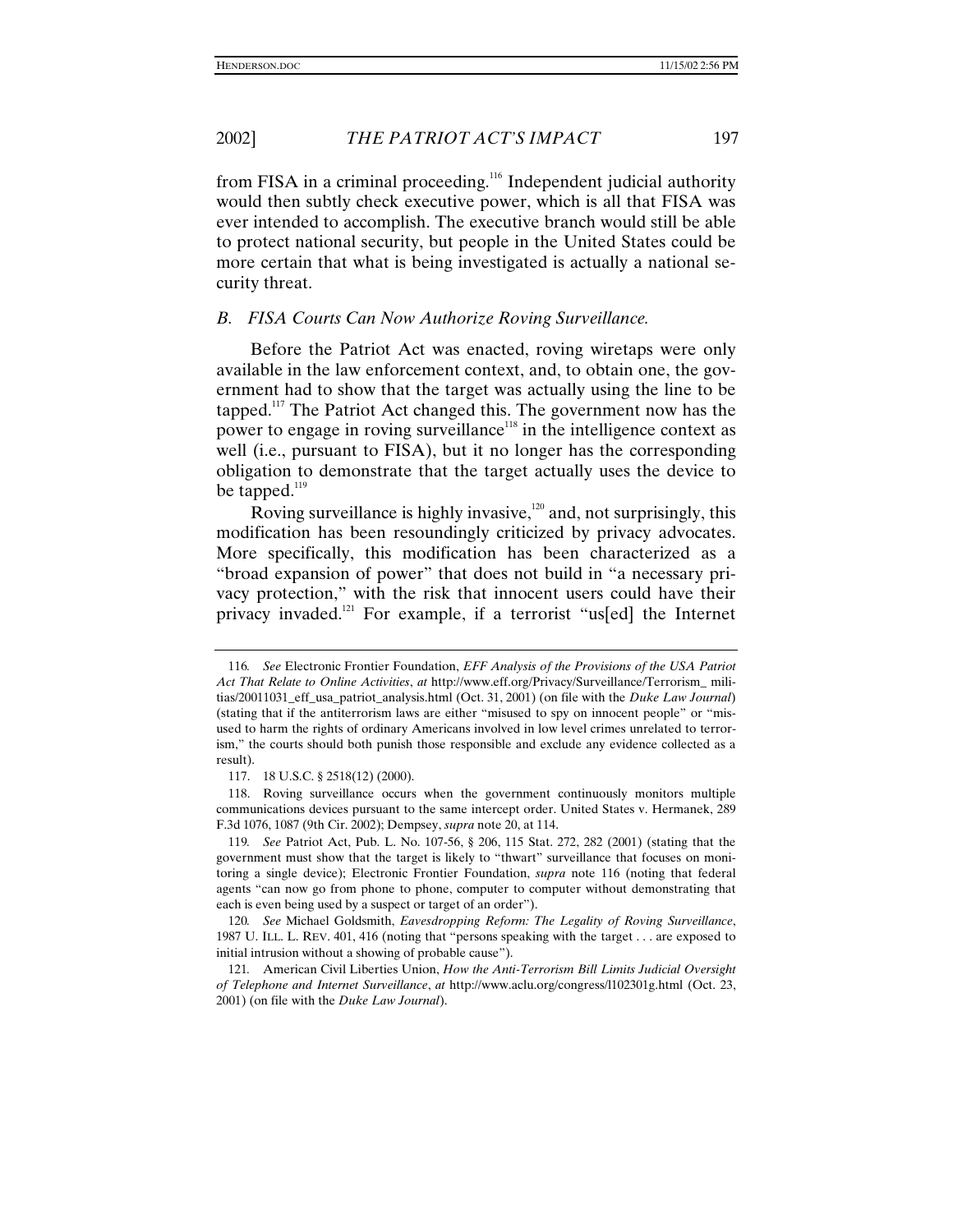connection at a public library and law enforcement was using a FISA wiretap order to monitor his or her Internet communications, [law enforcement] might continue to monitor all Internet communications at that site [even] after the terrorist [had] left and was no longer using the computer."<sup>122</sup>

Granted, this modification worked a significant change in the preexisting law, but Fourth Amendment limits on government authority are most likely not exceeded, because the threat to privacy described above appears to be outweighed by the government's duty to protect national security.<sup>123</sup> Several observations are particularly relevant. First, roving surveillance has already been upheld as constitutional in the law enforcement context.<sup>124</sup> Second, terrorists are likely to become, if they are not already, sophisticated enough to avoid nonroving surveillance.<sup>125</sup> Third, the government may have the capacity to obtain useful information as a result of being able to monitor individuals suspected of posing a threat to the United States.<sup>126</sup> Fourth, the threat to privacy is limited in time, since the section of the Patriot Act that authorizes roving FISA surveillance will sunset in  $2005$ .<sup>127</sup>

Although it seems that the benefits to allowing roving surveillance in the FISA context outweigh the burdens, the statute could be improved. More specifically, the privacy concern could be minimized if additional judicial involvement were mandated. At present, the

125. Part of the reason law enforcement supported making roving surveillance possible under Title III was that criminals had become increasingly sophisticated about detecting possible surveillance. *Hermanek*, 289 F.3d at 1087 (noting that roving surveillance enabled law enforcement to cope with cellular technology); *see also* Goldsmith, *supra* note 120, at 410 ("The success of electronic surveillance prompted experienced targets to shift telephones continuously, carefully guard conspiratorial meeting sites, and frequently change the locations of meetings."). If this was true of criminals in general, it almost certainly seems like it would be true of people who threaten national security as well. As Senator Orrin Hatch noted, "Terrorists . . . don't pay any attention to . . . antiquated laws. They just buy 10 cell phones, talk for a while, [and then discard them as needed]." Adam Clymer, *A Nation Challenged: The Legislation; Antiterrorism Bill Passes; U.S. Gets Expanded Powers*, N.Y. TIMES, Oct. 25, 2001, at A1.

126*. See* Goldsmith, *supra* note 120, at 410 (noting that past surveillance operations indicate that some targets engage in "pertinent discussions on a continuous basis—regardless of location").

<sup>122</sup>*. Id*.

<sup>123</sup>*. See* United States v. U.S. Dist. Court, 407 U.S. 297, 315 (1972) (establishing the relevant test).

<sup>124.</sup> While the Supreme Court has not decided whether roving wiretaps violate the Fourth Amendment, several lower courts have upheld their use. United States v. Hermanek, 289 F.3d 1076, 1087 (9th Cir. 2002); United States v. Gaytan, 74 F.3d 545, 553 (5th Cir. 1996); United States v. Bianco, 998 F.2d 1112, 1121 (2d Cir. 1993).

<sup>127.</sup> Patriot Act, Pub. L. No. 107-56, § 224, 115 Stat. 272, 295 (2001).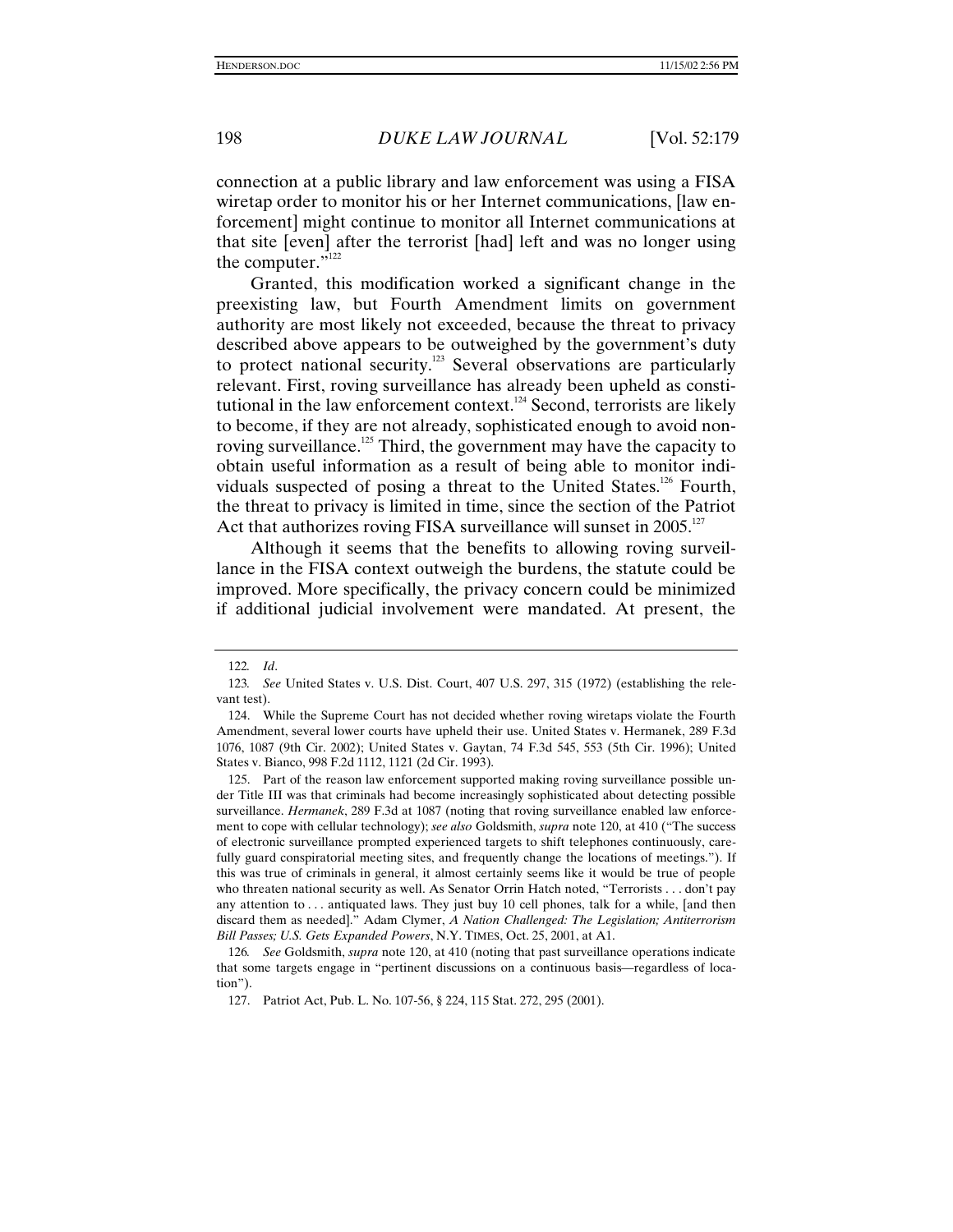judge is not required to monitor roving FISA surveillance. If federal agents were required to report back to the authorizing judge periodically, there would be less chance that the executive branch could abuse the authority with which it has been entrusted, as there would be a greater degree of independent review present. Since the procedural burden on the government would not be excessive, it makes sense to improve the statute in this way.

# *C. The Standard Under Which FISA Pen/Trap Orders Can Be Obtained Is Now Lower.*

To obtain a FISA order authorizing the use of a pen/trap device, the government now only has to certify that the information sought is relevant to an ongoing intelligence or terrorism investigation.<sup>128</sup> In the past, the government also had to demonstrate that the device to be monitored was likely to be used by someone involved in terrorism or intelligence activities that could violate U.S. criminal laws.<sup>129</sup> Ironically, the old FISA standard required more of the government than did the corresponding Title III provision.<sup>130</sup> The Patriot Act thus had the effect of setting virtually the same standard for FISA that existed for Title  $III.^{131}$ 

By making it easier for the government to obtain a FISA pen/trap order, Congress increased the likelihood that American citizens will be subject to increased FISA pen/trap surveillance.<sup>132</sup> While this modification represents a marked change from preexisting law, it does not seem that the consequences will be that severe. Obtaining a pen/trap order under Title III has always been so easy to  $do<sup>133</sup>$ , that it

<sup>128.</sup> *Id.* § 214, 115 Stat. at 286.

<sup>129.</sup> Intelligence Authorization Act for Fiscal Year 1999, Pub. L. No. 105-272, § 601, 112 Stat. 2396, 2404 (1998) (codified at 50 U.S.C. § 1842 (1994 & Supp. 1999)).

<sup>130.</sup> Banks & Bowman, *supra* note 7, at 80.

<sup>131</sup>*. See* 18 U.S.C. § 3122(b)(2) (2000) (requiring that an application for a Title III court order approving pen/trap surveillance certify "that the information likely to be obtained is relevant to an ongoing criminal investigation").

<sup>132.</sup> Electronic Frontier Foundation, *supra* note 116.

<sup>133. 18</sup> U.S.C. § 3123(a) provides that "the court *shall* enter an ex parte order authorizing the installation and use of a pen register or a trap and trace device . . . if the court finds that the attorney for the Government . . . has [properly] certified [the application]." (Emphasis added.) Consequently, the court's role has been purely ministerial. United States v. Fregoso, 60 F.3d 1314, 1320–21 (8th Cir. 1995); *see also* United States v. Hallmark, 911 F.2d 399, 402 (10th Cir. 1990) (stating that the judicial role should be limited); *In re* Application of the United States for an Order Authorizing the Installation & Use of a Pen Register, 846 F. Supp. 1555, 1558–59 (M.D. Fla. 1994) (holding that the court's role with respect to trap and trace devices is limited to confirming: (1) the identity of the applicant and investigating agency, and (2) that the applicant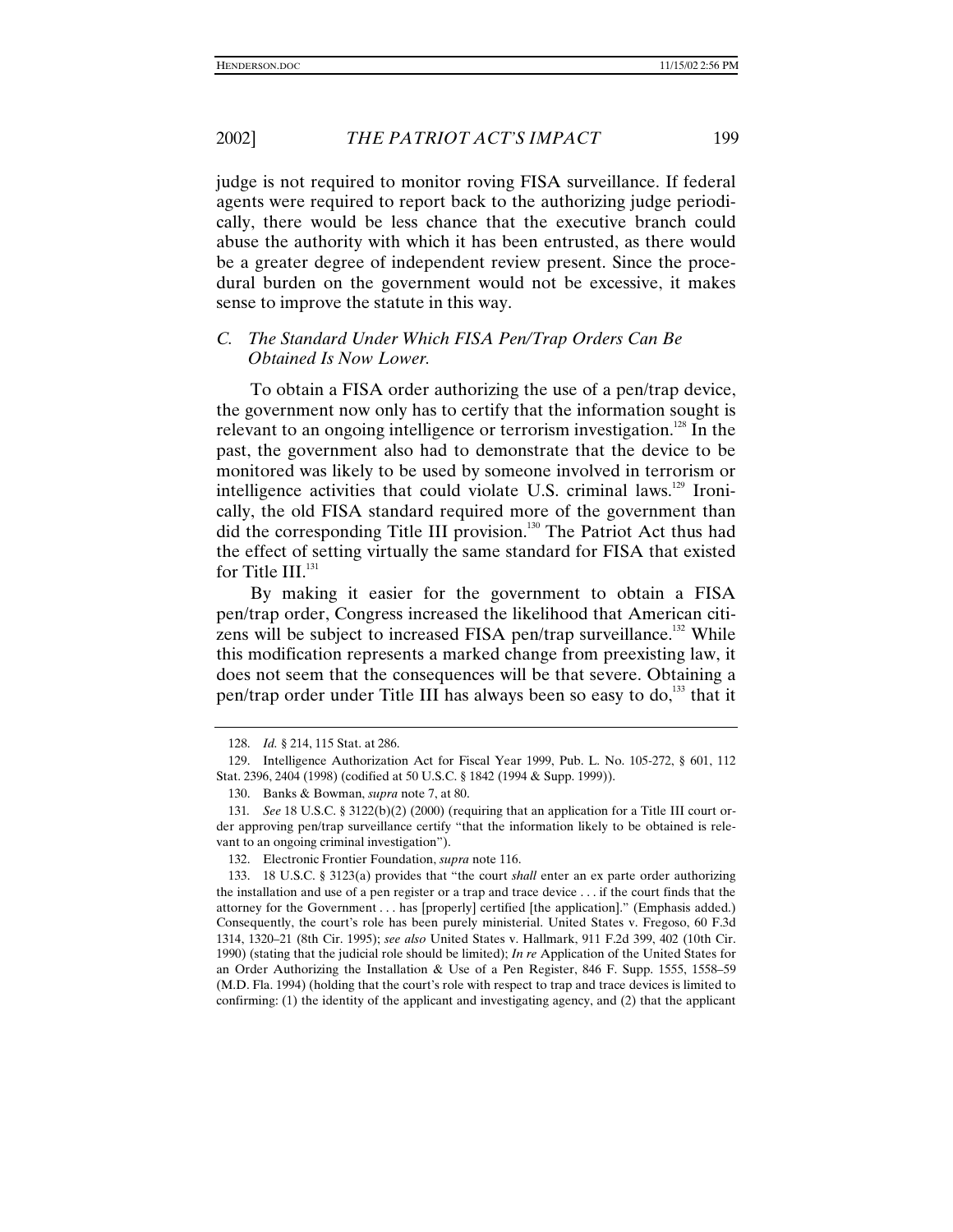seems unlikely that the government was ever unable to obtain a pen/trap order when it sought to do so. Thus, any additional intrusion on privacy that occurs as a result of this modification will probably not be nearly invasive enough to be considered much of a threat. Even if it were, however, the additional intrusion would hopefully be offset by an increased ability to protect national security.

In addition, making it easier to conduct pen/trap surveillance under FISA may result in the government having to seek fewer intercept orders. This could happen if the government had cause to suspect a person of terrorist-related activity but was not yet ready to obtain a FISA intercept order. In such a case, the government could conduct pen/trap surveillance, and if the surveillance yielded nothing suspicious and if no further information could be developed, the government might conclude that its suspicions had been misplaced, and end the investigation. If pen/trap surveillance were not a ready option, the tendency might instead be to simply obtain a FISA intercept order. Because intercepting the content of communications is much more invasive than monitoring transactional information, this modification may have the effect of permitting an increased number of minor intrusions, but sometimes rendering unnecessary intrusions that would be much more invasive.

# *D. Pen/Trap Orders Now Apply to Both Wire and Electronic Communications.*

Prior to the enactment of the Patriot Act, there was an ongoing debate as to whether the pen/trap statutes applied only to wire communications or to both wire and electronic (e.g., Internet) communications.134 At issue was whether transactional information inherent to

has certified that the information sought is relevant to an ongoing investigation). Moreover, the available data indicates that the government has an almost perfect record for obtaining FISA intercept orders when it applies for them. *See supra* note 97 and accompanying text.

<sup>134.</sup> When Congress enacted the relevant provision of the original pen/trap statutes codified at 18 U.S.C. § 2703(c), it did not anticipate the "dramatic expansion in electronic communications that would [follow]." COMPUTER CRIME & INTELLECTUAL PROPERTY SECTION, U.S. DEP'T OF JUSTICE, FIELD GUIDANCE ON NEW AUTHORITIES THAT RELATE TO COMPUTER CRIME AND ELECTRONIC EVIDENCE ENACTED IN THE USA PATRIOT ACT OF 2001, http://www.usdoj.gov/criminal/cybercrime/PatriotAct.htm (last updated Nov. 5, 2001) (on file with the *Duke Law Journal*) [hereinafter FIELD GUIDANCE]. "Thus, the statute contained certain language that appeared to apply to telephone communications and that did not unambiguously encompass communications over computer networks. . . . [C]ertain . . . litigants . . . challenged the application of [the ECPA] to . . . electronic communications based on the statute's telephone-specific language." *Id*.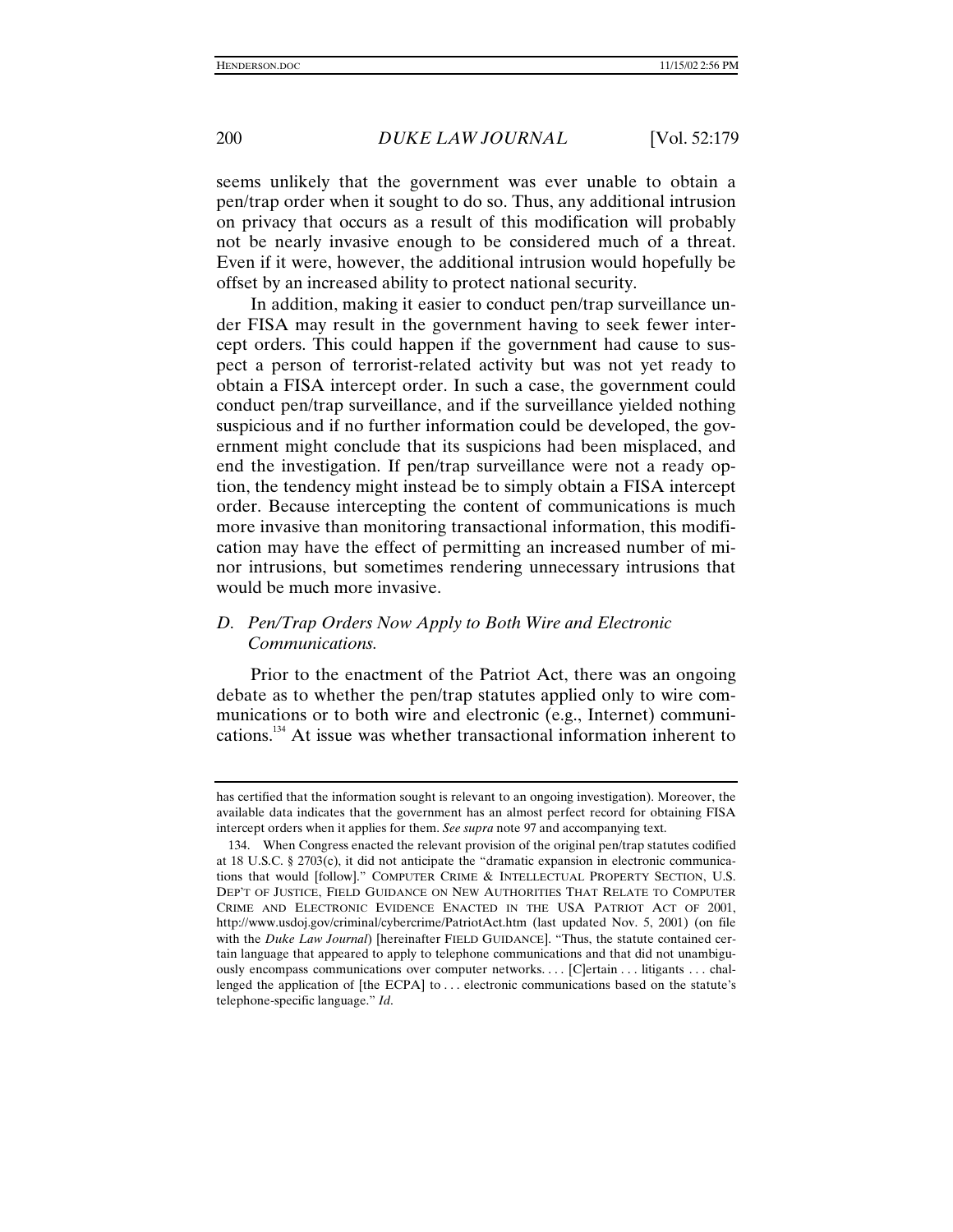communicating electronically was more revealing than the digits dialed on a telephone.<sup>135</sup> The Patriot Act resolved this ongoing debate by clarifying that the pen/trap statutes apply to both types of communications, so long as content information is excluded.<sup>136</sup> Because a number of courts had in effect already reached this same conclu $sion$ <sup>137</sup>, this modification is unlikely to entail any significant substantive consequences other than making explicit that which was previously assumed.

Moreover, it is possible to view this modification as not unduly intruding on privacy, because using pen/trap orders to obtain noncontent information relating to electronic communications is often less intrusive than using pen/trap orders to monitor telephone numbers dialed.<sup>138</sup> Ever since ECPA became law in 1986, the use of pen/trap

136. Patriot Act, Pub. L. No. 107-56, § 216, 115 Stat. 272, 288–290 (2001). The words in both the subject line and the body of an e-mail are considered "content" information. FIELD GUIDANCE, *supra* note 134.

137*. See* FIELD GUIDANCE, *supra* note 134 (stating that, even though no federal court has ever explicitly ruled whether the pen/trap statutes are applicable, "numerous courts . . . have applied the [statutes] to communications on computer networks [anyway]").

138. For example, many people who use e-mail probably do not use their real names in their e-mail address. Both nicknames and fanciful monikers are common. In contrast, many people who own a telephone are listed by their real name in the telephone book. If the government were monitoring recipients of targeted communications under the new pen/trap laws, and obtained routing information pertaining to both electronic and wire communications, it would take a little more work and authorization to discover the identity of the electronic recipient. Granted, the government might be able to learn something about the content of an e-mail from the subject line, but the government could also guess at the content of a telephone call from knowing the locations of the caller and the callee. Thus, it is possible that using pen/trap authority to ac-

<sup>135.</sup> "'The Internet is what is known as a packet-switched network,'" which means that "'there is no single, unbroken connection between sender and receiver,'" and thus, "'when information is sent, it is broken into small packets, sent over many different routes at the same time, and then reassembled at the receiving end.'" Paul Taylor, *Issues Raised by the Application of Pen Register Statutes to Authorize Government Collection of Information on Packet-Switched Networks*, 6 VA. J.L. & TECH. 4, ¶ 13 (2001), *at* http://www.vjolt.net/vol6/issue1/v6i1a04- Taylor.html (emphasis omitted) (quoting PRESTON GRALLA, HOW THE INTERNET WORKS 13 (1999)). Content information is defined as "any information concerning the substance, purport, or meaning of [a] communication," 18 U.S.C. § 2510, and the "packet-switched' nature of Internet communications has made it difficult to separate content from noncontent because "call routing information and content are both contained in the packets." Taylor, *supra*, ¶ 25. Thus, monitoring Internet communications pursuant to an order permitting a pen register or a trap and trace device is inherently problematic because it is possible for "the government to thereby obtain "'both call identifying information and call content.'" *Id.* ¶ 25. Such an occurrence is expressly disfavored by 18 U.S.C. § 3121 $(c)$ , which states that the government should take all technologically reasonable precautions to avoid obtaining call content. As of early 2001, "[t]he breadth of information that the government [could] obtain from Internet networks [pursuant] to the Pen Register [laws was] unclear." Taylor, *supra*, ¶¶ 7–10.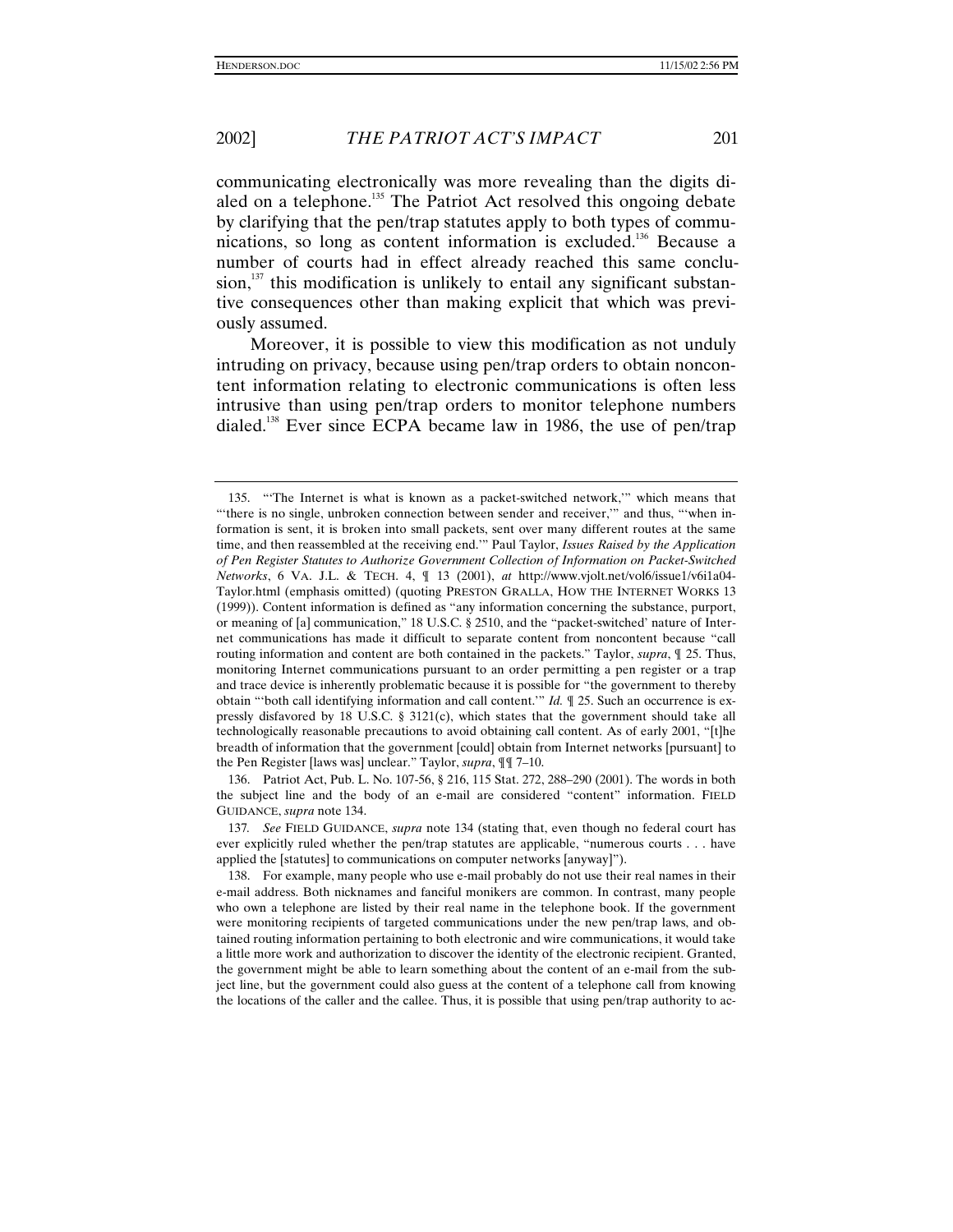orders in the latter context has been a well-established facet of electronic surveillance law.139 Thus, it seems that in enacting this provision of the Patriot Act, Congress was merely updating the pen/trap statutes after becoming aware of how technology had evolved. Also, in a purely procedural sense, this modification improved preexisting law by establishing uniform rules (i.e., rules not dependent on the type of communication device being utilized) for obtaining and using pen/trap orders.

# *E. Once Obtained, All Pen/Trap Orders Are Now Valid Throughout the United States.*

Previously, a pen/trap order was only valid in the district where it was obtained.<sup>140</sup> If the surveillance target moved to a different district, the government had to obtain a second pen/trap order from the new district. The Patriot Act changed this. Now, once a pen/trap order is obtained, it is valid throughout the United States.<sup>141</sup>

Privacy advocates have criticized this modification, claiming that the change is inconsistent with the Fourth Amendment's requirement that a warrant specify the place to be searched.<sup>142</sup> Even if this were true, it is not clear that a federal district is sufficiently more specific than the entire country. Consequently, the logical conclusion would seem to be that, on this particular measure at least, things are no worse from a privacy perspective after the Patriot Act than they were before it. In addition, this modification does not represent a significant change to the preexisting statutory law. The role of the judge in approving a pen/trap order was always purely ministerial, $^{143}$  and the impact of the modification is solely that it is now procedurally easier for the government to conduct pen/trap surveillance.

- 141. Patriot Act § 216, 115 Stat. at 288–90.
- 142. American Civil Liberties Union, *supra* note 109.
- 143*. See supra* note 133 and accompanying text.

quire noncontent information pertaining to e-mail may be less invasive than using the same authority in the traditional manner.

<sup>139</sup>*. See supra* note 133 and accompanying text.

<sup>140. 18</sup> U.S.C. § 3123(a) (2000).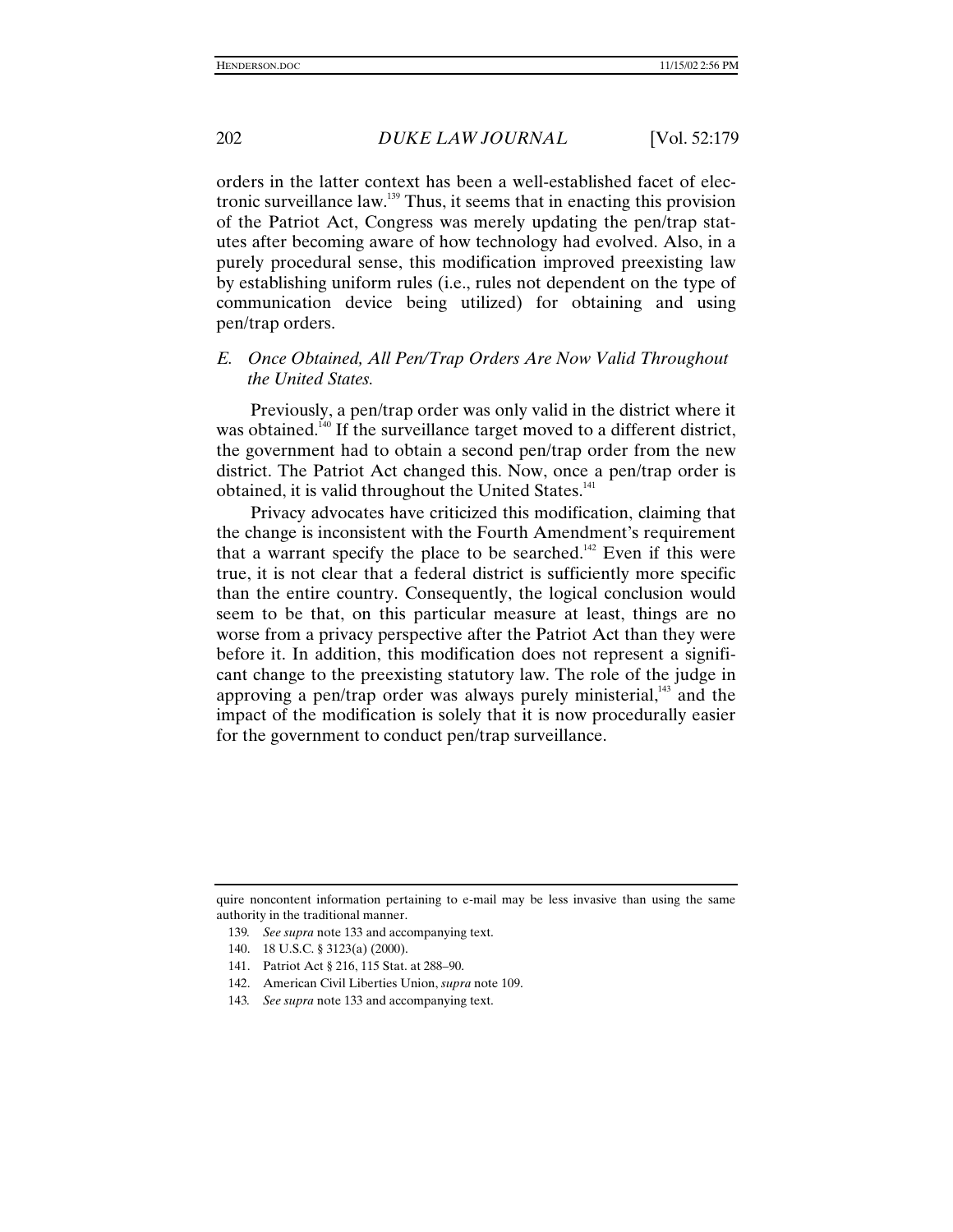#### III. ASSESSING THE THREAT TO PRIVACY

# *A. Some Modifications Potentially Threaten Privacy More than Do the Others.*

While each of the Patriot Act modifications discussed in Part II may threaten privacy, not all the potential threats are of equal magnitude. Thus, if the total threat is to be efficiently minimized, it is necessary to be very specific about which modifications pose the greatest threat. Quite simply, some of the Patriot Act modifications are likely to be of little consequence so far as privacy is concerned. For example, Congress's creation of universal pen/trap jurisdiction eliminates what was a purely procedural hurdle. Similarly, Congress's decision to have pen/trap orders apply to both wire and electronic communications formalizes the conclusion already reached by the courts. In effect, Congress merely updated the statute to account for a changing understanding of technology, and these provisions very well could have been enacted even if the September 11 attacks had not occurred.<sup>144</sup> This possibility is less true of the provision that makes it easier to conduct pen/trap surveillance pursuant to FISA. Still, the degree of intrusion is not great enough to warrant serious concern.

Americans, however, should be greatly concerned about the effects of the two remaining provisions. First and foremost, facilitating the use of FISA to circumvent Title III intercept order requirements potentially puts nonterrorists at risk of being investigated and prosecuted as terrorists. Second, allowing roving surveillance to be conducted pursuant to FISA may result in the interception of numerous innocent conversations, many of which will involve U.S. persons.

As a matter of general policy, the problem with these last two modifications is that, even though they probably satisfy Fourth Amendment scrutiny on their face, too much has been left to executive branch discretion.

# *B. Americans Have Three Additional Reasons to be Concerned About the Threat to Privacy.*

1. *Synergistic Effects May Be Present*. The common theme that emerges after analyzing each of the modifications discussed in Part II

<sup>144</sup>*. See supra* Part I.A.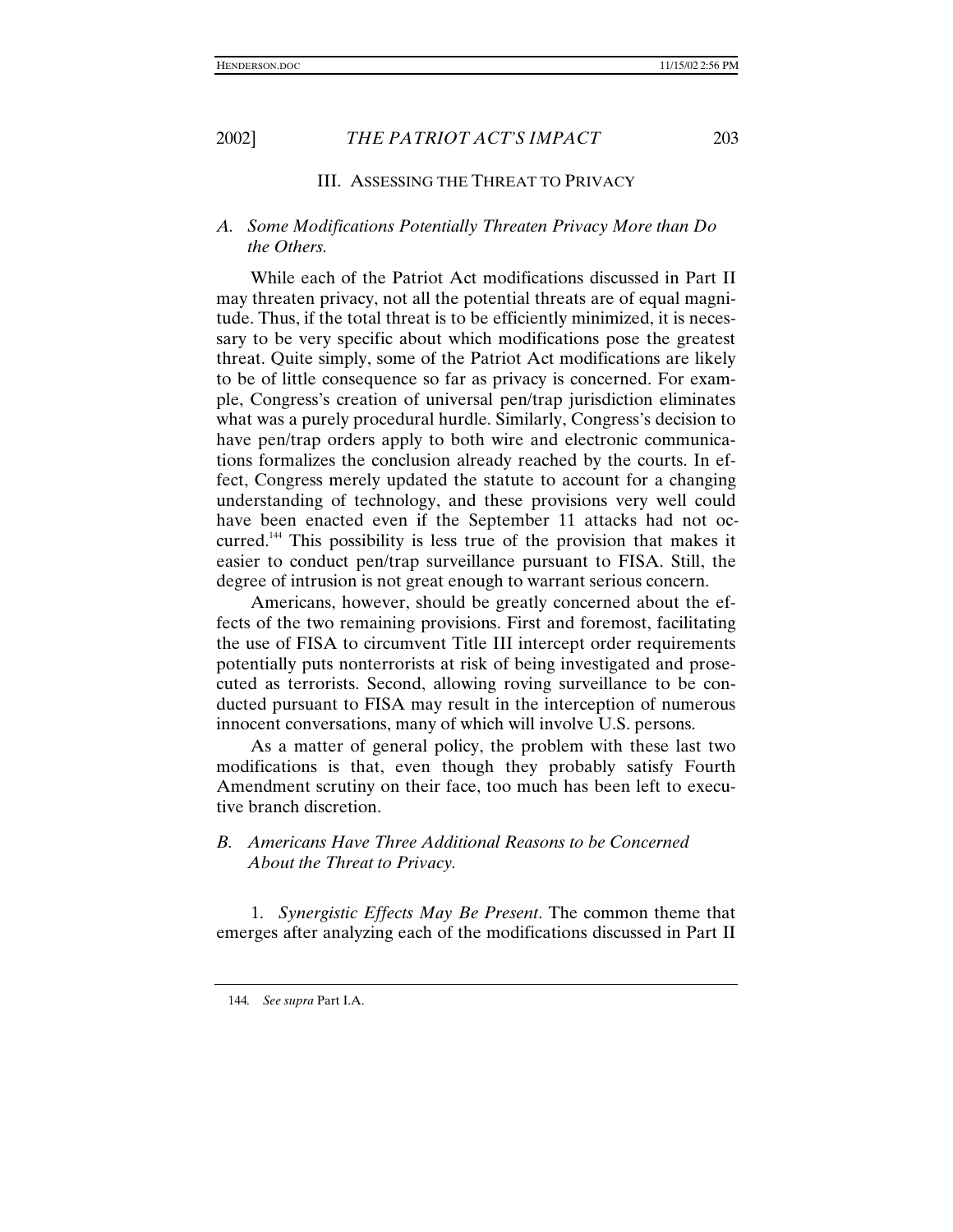is that the Patriot Act may unnecessarily threaten civil liberties.<sup>145</sup> Almost all of these criticisms reduce to fear that the government will be able to intrude increasingly on the privacy of American citizens. Ultimately, whether the government is unduly intruding is a question of reasonableness. Reasonableness, however, can be an elusive concept, $146$  especially because no provision of the Act can be truly evaluated solely on its own merits. It is probable that, when considered en masse, the assorted provisions of the Patriot  $Act<sup>147</sup>$  exhibit a synergy that is not otherwise apparent. While such macroanalysis is beyond the scope of this Note, the concerns raised in Parts II and III may be even more valid when they are evaluated as part of the Patriot Act's impact on American society in general.

2. *The Patriot Act Enables Government Agencies to Share Sensitive Information with One Another to a Much Greater Extent than Was Previously Possible*. Any government law enforcement officer or attorney can now disclose the contents of intercepted communications to other federal officers "to the extent that such contents include foreign intelligence . . . information" that will assist the receiving officer "in the performance of ... official duties."<sup>148</sup> Similarly, any

<sup>145</sup>*. See* Electronic Frontier Foundation, *supra* note 116 (stating that the Patriot Act was a "tremendous blow" to the "civil liberties of ordinary Americans"). Some commentators have also expressed concern that antiterrorist zeal, no matter how well intentioned, might impact individuals or activities that are not really terrorist related. *See, e.g.*, Morton H. Halperin, *Protecting Civil Liberties at a Time of Crisis*, Center for Democracy & Technology, *at* http://www.cdt.org/security/011025halperin.shtml (Oct. 25, 2001) (on file with the *Duke Law Journal*) (criticizing the Patriot Act as overly broad).

<sup>146.</sup> Polls are not necessarily helpful because any data revealed can quickly shift. "After the bombing of the Oklahoma City federal building in 1995," 49 percent of the people polled by one newspaper stated that they thought giving up "some civil liberties [would be necessary] to curb terrorism." Lisa Guernsey, *Living Under an Electronic Eye*, N.Y. TIMES, Sept. 27, 2001, at G1. When the same question was asked in 1997 using the same methodology, "that figure had dropped to 29 percent." *Id*. When the question was again asked shortly after the September 11th attacks, the figure shot up to 79 percent. *Id*. Congressional support is not necessarily revealing either, because sometimes legislators perceive that they cannot afford to oppose certain bills. Regardless, the Patriot Act was passed in the Senate by a vote of 98 to 1 and in the House by a vote of 356 to 66. Clymer, *supra* note 125, at A1.

<sup>147.</sup> Among other things, the Patriot Act also addresses search and seizure authority, Patriot Act, Pub. L. No. 107-56, § 209-212, 215, 115 Stat. 272, 283–85, 287–88 (2001); money laundering, *id*. §§ 311-330, 115 Stat. at 298–320, and immigration standards. *Id*. §§ 401-428, 115 Stat. at 342–63.

<sup>148</sup>*.* Patriot Act, Pub. L. No. 107-56, § 203(b)(1), 115 Stat. 272, 280 (2001); *see also id.* § 905, 115 Stat. at 389 (requiring that, whenever reasonably possible, "the Attorney General . . . shall expeditiously disclose to the Director of Central Intelligence . . . foreign intelligence information acquired by an element of the Department of Justice . . . in the course of a criminal investiga-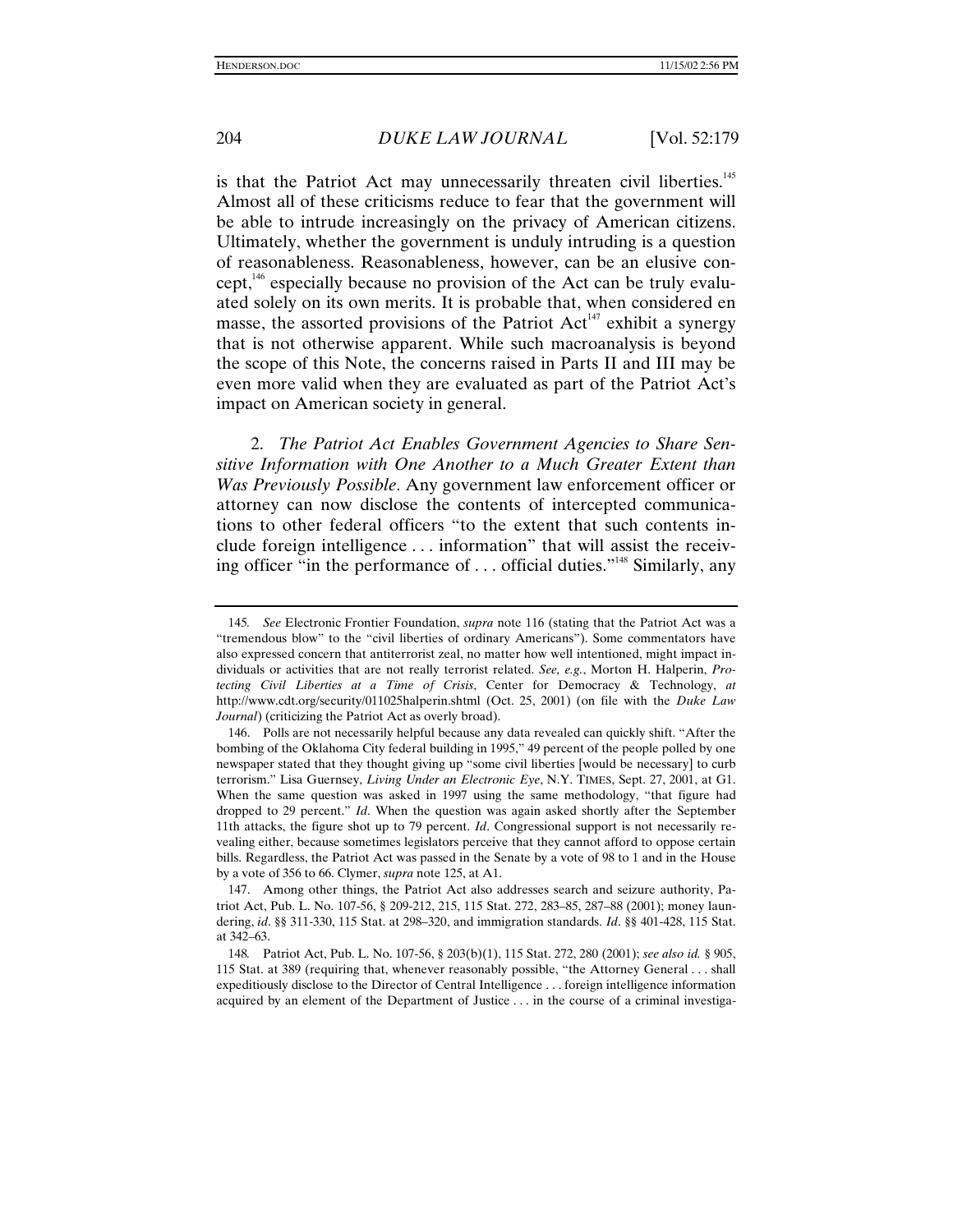foreign intelligence information obtained as part of a criminal investigation, including information obtained as a result of a grand jury proceeding,149 can also be disclosed under the same conditions.150 Because the definition of "foreign intelligence information" is sufficiently broad that it encompasses virtually anything that could be construed as a threat to national security, regardless of whether a U.S. person is involved,<sup>151</sup> the government can use the Patriot Act to disseminate surveillance information more broadly than it did in the past. Thus, the privacy concerns present may be more significant here than they would otherwise be.

3. *A Recently Publicized Opinion from the FISA Court Disclosed that, Even Before the Patriot Act was Enacted, the Executive Branch Sometimes Failed to Comply with FISA Surveillance Requirements*. In early 2002, the Department of Justice moved the FISA Court to revise the existing FISA minimization procedures, which had been in effect since 1995 and "regulate[d] the acquisition, retention and dissemination of [FISA information]."<sup>152</sup> In particular, the Department requested that the bright line restricting dissemination of FISA information in overlapping intelligence and criminal investigations be eliminated.153 Sitting en banc, the judges on the FISA Court

tion."). Also, "Federal officers who conduct electronic surveillance to acquire foreign intelligence . . . may consult with Federal law enforcement officers to coordinate efforts to investigate or protect against [threats to the national security of the United States]." *Id.* § 504(a), 115 Stat. at 364.

<sup>149.</sup> *Id.* § 203, 115 Stat. at 280. Disclosure may only occur subject to the conditions set by the court allowing it, and "[w]ithin a reasonable time after such disclosure, an attorney for the government [must] file . . . a notice with the court stating the fact that such information was disclosed and [stating to whom disclosure was made]." *Id.* § 203(a)(V)(ii)–(iii), 115 Stat. at 280. For a discussion of how the Patriot Act impacts grand jury proceedings, see generally Sara Sun Beale & James E. Felman, *The Consequences of Enlisting Federal Grand Juries in the War on Terrorism: Assessing the Patriot Act's Changes in Grand Jury Secrecy*, 25 HARV. J.L. & PUB. POL'Y 699 (2002).

<sup>150.</sup> Patriot Act § 203(b)(2)(d), 115 Stat. at 280. The Director of Central Intelligence may "establish requirements and priorities for foreign intelligence information to be collected" pursuant to FISA and may also assist the Attorney General with coordinating the effective dissemination of the information so obtained, but the Director may not "direct, manage, or undertake electronic surveillance . . . operations pursuant to that Act unless otherwise authorized by statute or Executive order." *Id.* § 901, 115 Stat. at 387.

<sup>151</sup>*. See id.* § 203(a)(1)(iv), 115 Stat. at 280 (stating that "foreign intelligence information" is information that "relates to the national defense or the security of the United States . . . [or] the conduct of the foreign affairs of the United States").

<sup>152.</sup> *In re* All Matters Submitted to the Foreign Intelligence Surveillance Court, No. 02-429, 2002 WL 1949263, at \*3–4 (F.I.S. Ct. May 17, 2002) (en banc).

<sup>153.</sup> *Id.* at \*10.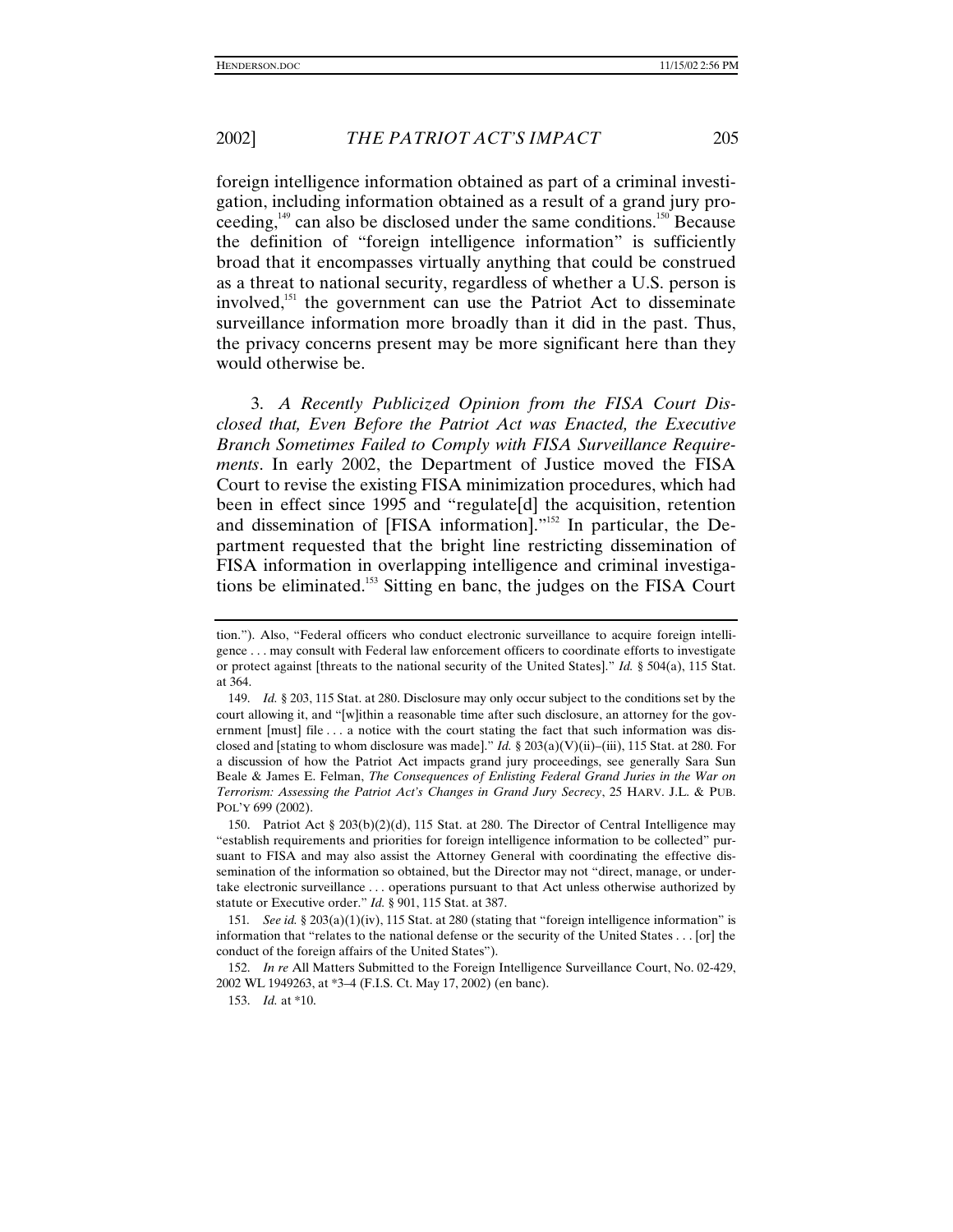*unanimously rejected* the Department's request on the ground that it was "not reasonably designed" to comply with the purpose of FISA.<sup>154</sup> In reaching this conclusion, the FISA Court expressly noted that the Department had failed to comply on numerous past occasions with the minimization procedures then in existence.<sup>155</sup> Consequently, a compelling argument can be made that it would be sensible to err on the side of caution when determining the proper scope of the executive branch's authority to conduct electronic surveillance.

# *C. The Patriot Act Contains Several Provisions Favorable to Privacy, but These Provisions Are Not Sufficient to Counter the Potential Threat.*

Not every aspect of the Patriot Act that pertained to electronic surveillance law impacted privacy negatively. In several instances, just the opposite was true. For example, Congress could have broadened the type of communications subject to CALEA. If it had, communications service providers would have been obligated to ensure that improvements in technology did not interfere with the government's ability to monitor targeted individuals.<sup>156</sup> The Patriot Act, however, imposed no such duty, and so the scope of CALEA remained unchanged.<sup>157</sup>

The Patriot Act also protects privacy in that it subjects to disciplinary procedures government officers that improperly disclose sur-

<sup>154.</sup> *Id.* at \*13. The FISA Court rarely sits en banc and renders a decision. Letter from Hon. Colleen Kollar-Kotelly, Presiding Judge, United States Foreign Intelligence Surveillance Court, to Hon. Patrick J. Leahy, Chairman, Committee on the Judiciary, et al., http://www.epic.org/ privacy/terrorism/fisa/fisc\_ltr\_08\_2002.html (Aug. 20, 2002) (on file with the *Duke Law Journal*) (noting that the FISA Court had never before "issued an unclassified opinion and order"). Senator Leahy stated that "this ray of sunshine from the judicial branch is a remarkable step forward for constructive oversight." Philip Shenon, *Secret Court Says F.B.I. Aides Misled Judges in 75 Cases*, N.Y. TIMES, Aug. 23, 2002, at A1.

<sup>155.</sup> *In re* All Matters Submitted to the Foreign Intelligence Surveillance Court, 2002 WL 1949263, at \*8 (stating that, "in an alarming number of instances," the results were "troubling"). Specifically, beginning in March of 2000, FISA information was disseminated to law enforcement without the FISA Court's authorization after the FISA Court had expressly instructed the government that the court's authorization was required. *Id.* at \*9. Moreover, in September of the same year, the government confessed to misstating and omitting facts on at least seventyfive FISA applications related to the investigation of terrorism. *Id*.

<sup>156</sup>*. See supra* notes 40–44 and accompanying text.

<sup>157</sup>*. See* Patriot Act, Pub. L. No. 107-56, § 222, 115 Stat. 272, 292 (2001) ("Nothing in this Act shall impose any additional technical obligation or requirement on a [communications service] provider . . . to furnish facilities or technical assistance.").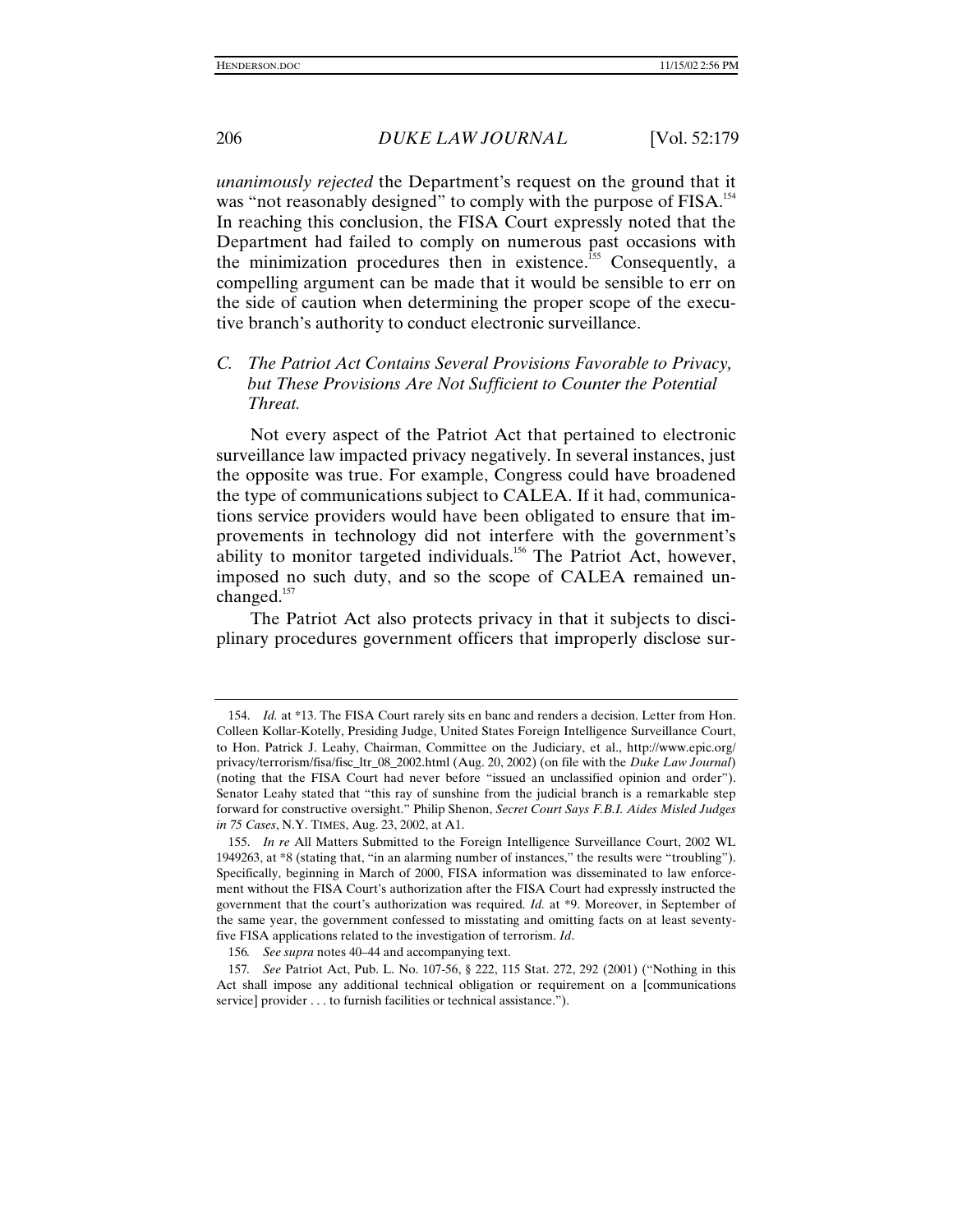veillance information.<sup>158</sup> In addition, an aggrieved person can bring suit against the United States, and, providing that the disclosure was actually improper, the person will receive at least \$10,000 in damages.<sup>159</sup>

The Patriot Act also helps computer owners protect themselves against unauthorized trespassers. Before the Patriot bill became law, it was unclear whether the owner of a computer could obtain the assistance of law enforcement in monitoring people that engaged in computer trespassing,<sup>160</sup> and "because [computer owners] often lack[ed] the expertise, equipment, or financial resources required to monitor attacks themselves, they [usually had] no effective way . . . to protect themselves."<sup>161</sup> Now though, computer owners can authorize law enforcement to assist them.<sup>162</sup>

Most significantly, in enacting the Patriot Act, Congress realized that what seemed necessary in the immediate aftermath of September 11 might seem excessive several years later, especially if no further attacks ensued. For this reason, the Patriot Act explicitly provided that some of the electronic surveillance provisions would sunset on December 31, 2005.<sup>163</sup>

While the above provisions protect privacy to a limited extent, they are not capable of countering the threat that the rest of the Patriot Act poses. In particular, the provisions above do nothing to protect the nonterrorist criminal suspect that could, as a result of it now being easier to use FISA to circumvent Title III, potentially be at greater risk of being investigated and prosecuted as a terrorist. Similarly, the provisions discussed above do not reduce the likelihood that innocent citizens will have their real-time conversations intercepted while roving surveillance is being conducted. $164$ 

<sup>158</sup>*. Id.* § 223, 115 Stat. at 293.

<sup>159</sup>*. Id*.

<sup>160.</sup> FIELD GUIDANCE, *supra* note 134.

<sup>161</sup>*. Id*.

<sup>162.</sup> Patriot Act § 217, 115 Stat. at 291.

<sup>163.</sup> *Id.* § 224, 115 Stat. at 295 (stating that, while section 206 (roving surveillance authority for FISA purposes) will sunset, section 203 (information sharing) and section 216 (pen/trap orders) will not).

<sup>164.</sup> That the roving surveillance provisions will sunset does not help those who may have their innocent conversations intercepted in the meantime.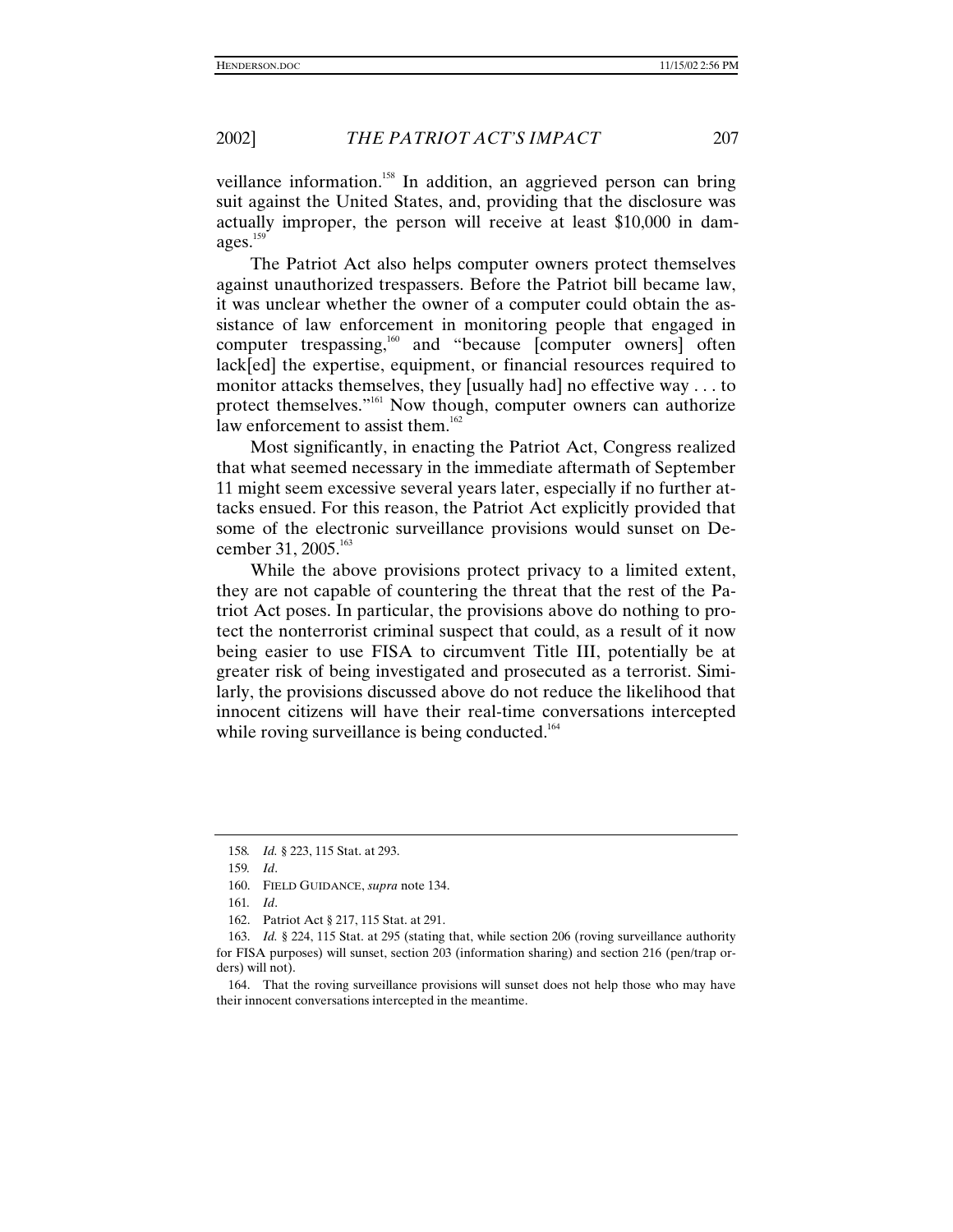#### **CONCLUSION**

Choices about electronic surveillance have always involved balancing privacy interests with national security concerns. Prior to September 11, there was not really any defining event that caused this country to rethink the balance struck in the 1970s. In some ways at least, it may seem more natural now for Congress to relax the conditions under which electronic surveillance can occur. In other ways though, nothing has changed. Individual liberties still matter. Thus, it is important not to alter the preexisting balance without good cause and to be especially cognizant of privacy concerns when doing so.

The terrorist attacks clearly established sufficient cause, so the question then becomes whether Congress adequately safeguarded privacy to the extent possible. Here, it seems likely that, while most of the modifications will not pose a significant threat, two of them may. Namely, potentially allowing FISA to be used to circumvent Title III intercept order requirements may unnecessarily put nonterrorists at risk of being investigated and prosecuted as terrorists. Similarly, allowing roving surveillance to be conducted pursuant to FISA may result in the interception of numerous innocent conversations, many of which will probably involve innocent American citizens.

The problem with these last two modifications is that, even though they probably satisfy Fourth Amendment scrutiny on their face, too much has been left to executive branch discretion. American history teaches that insufficiently checked executive power to conduct electronic surveillance is dangerous.<sup>165</sup> Thus, where executive power has increased, as it has here, Americans should be concerned that privacy may be unnecessarily threatened as a result. True, the Patriot Act does contain some provisions that protect privacy, but these provisions by themselves are not enough to neutralize the threat. In addition, it is impossible to know the extent to which synergistic effects, the information sharing provisions, or the fact that the executive branch has not always complied with FISA in the past will further impact privacy concerns. As a result, it is all the more important that executive authority be checked to the appropriate degree.

Here, the courts could act as an independent check on executive authority. Specifically, the courts could give substantive meaning to the word "significant" when deciding whether to admit information obtained from FISA surveillance in a criminal proceeding. If the gov-

<sup>165</sup>*. See supra* Part I.B.1.